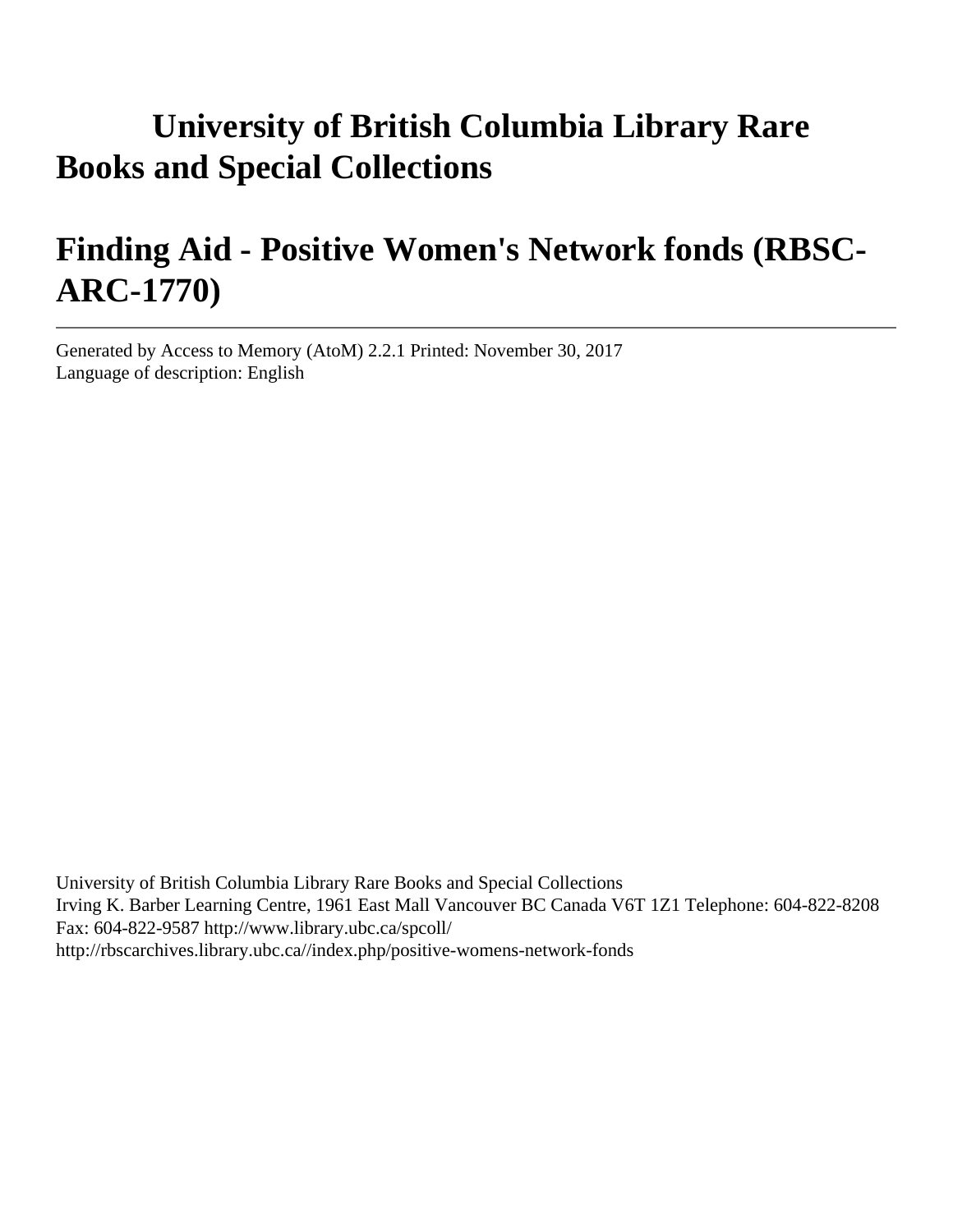## **Table of contents**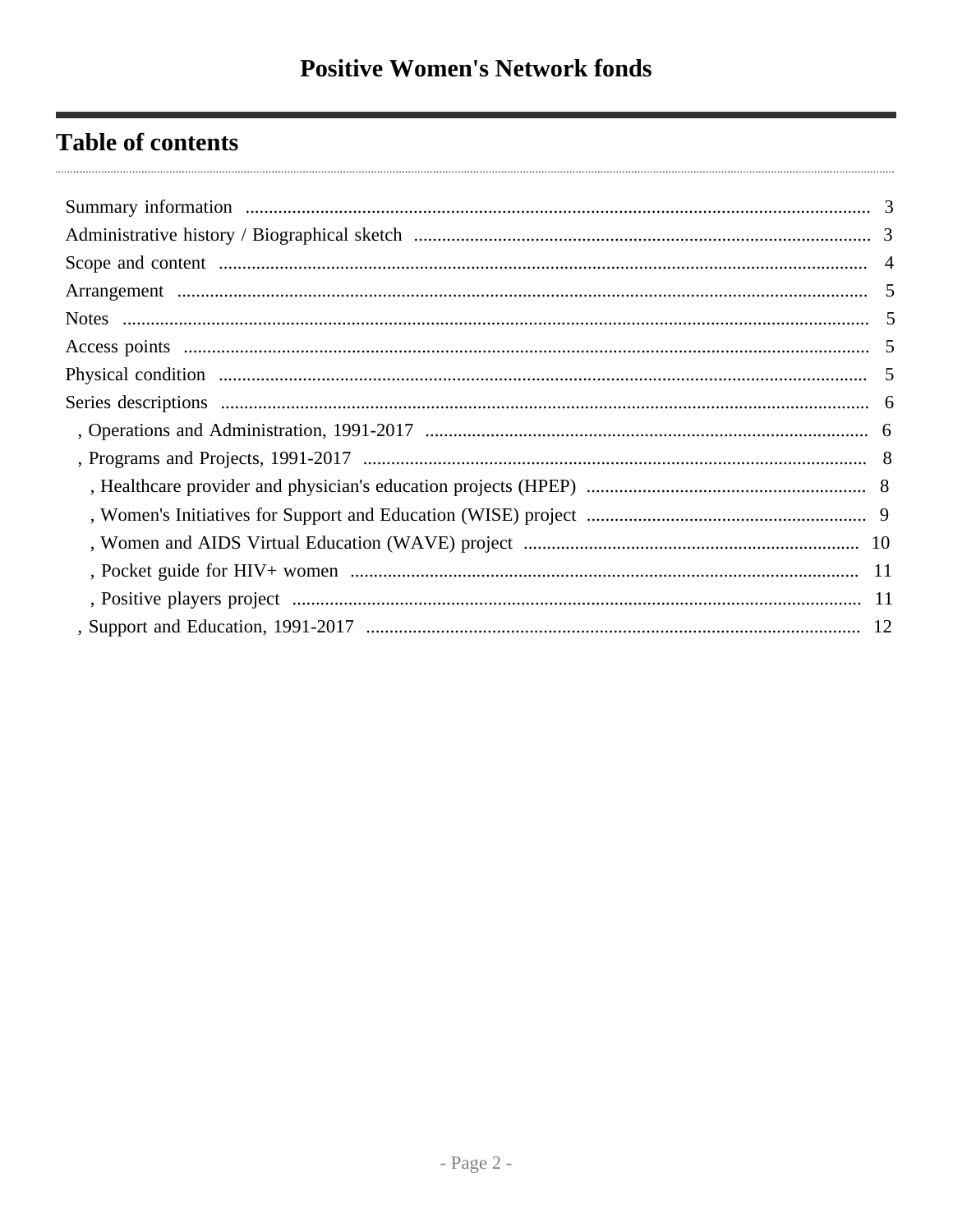## <span id="page-2-0"></span>**Summary information**

| <b>Repository:</b>                           | University of British Columbia Library Rare Books and Special<br>Collections                                                                                    |
|----------------------------------------------|-----------------------------------------------------------------------------------------------------------------------------------------------------------------|
| <b>Title:</b>                                | <b>Positive Women's Network fonds</b>                                                                                                                           |
| ID:                                          | RBSC-ARC-1770                                                                                                                                                   |
| Date:                                        | 1991 - 2017 (date of creation)                                                                                                                                  |
| <b>Physical description:</b>                 | Extent: ca. 1.6 m of textual records and other materials.                                                                                                       |
| Dates of creation,<br>revision and deletion: |                                                                                                                                                                 |
| <b>Note</b><br>[sourcesDescription]:         | Records in the fonds.<br>Positive Women's Network Website: http://pwn.bc.ca/<br>Canadian AIDS Treatment Information Exchange website : http://<br>www.catie.ca/ |
| Note [generalNote]:                          | Video Cassette Identifiers: RBSC-ARC-1770-SPVT-01 to 28.<br>DVD Identifiers: RBSC-ARC-1770-SPDVD-01 to 02.<br>CD Identifiers: RBSC-ARC-1770-SPCD-01 to 10.      |

## <span id="page-2-1"></span>**Administrative history / Biographical sketch**

#### **Note**

The Positive Women's Network (PWN) was formed in 1991, in Vancouver, British Columbia, as a support group run for and by women living with the Human Immunodeficiency Virus (HIV positive/ AIDS) and/or Hepatitis C (HCV). Their values included responding to the needs of individual women through women-specific services, working together as a community of women infected and affected by HIV and/or hepatitis C, recognizing the impact of colonization on the history and experiences of Indigenous women, applying the principles of Greater Involvement of People with AIDS (GIPA) and Meaningful Involvement of Women with AIDS (MIWA), working together across sectors on shared issues and goals, and being a trans-inclusive space that was also child friendly.

In order to achieve these values, the organization offered free programs and resources to women living with HIV and hepatitis C , women who were vulnerable to those diseases, as well as to health care and service providers throughout British Columbia. These programs supported communities in providing a full spectrum of non-judgmental care to women and their families. The PWN provided support and education in the form of advocacy, retreats, a drop-in centre, food bank, hospital visits, a hot lunch program, information and referrals, one to one support sessions, support groups, telephone counselling, and support for family and care providers.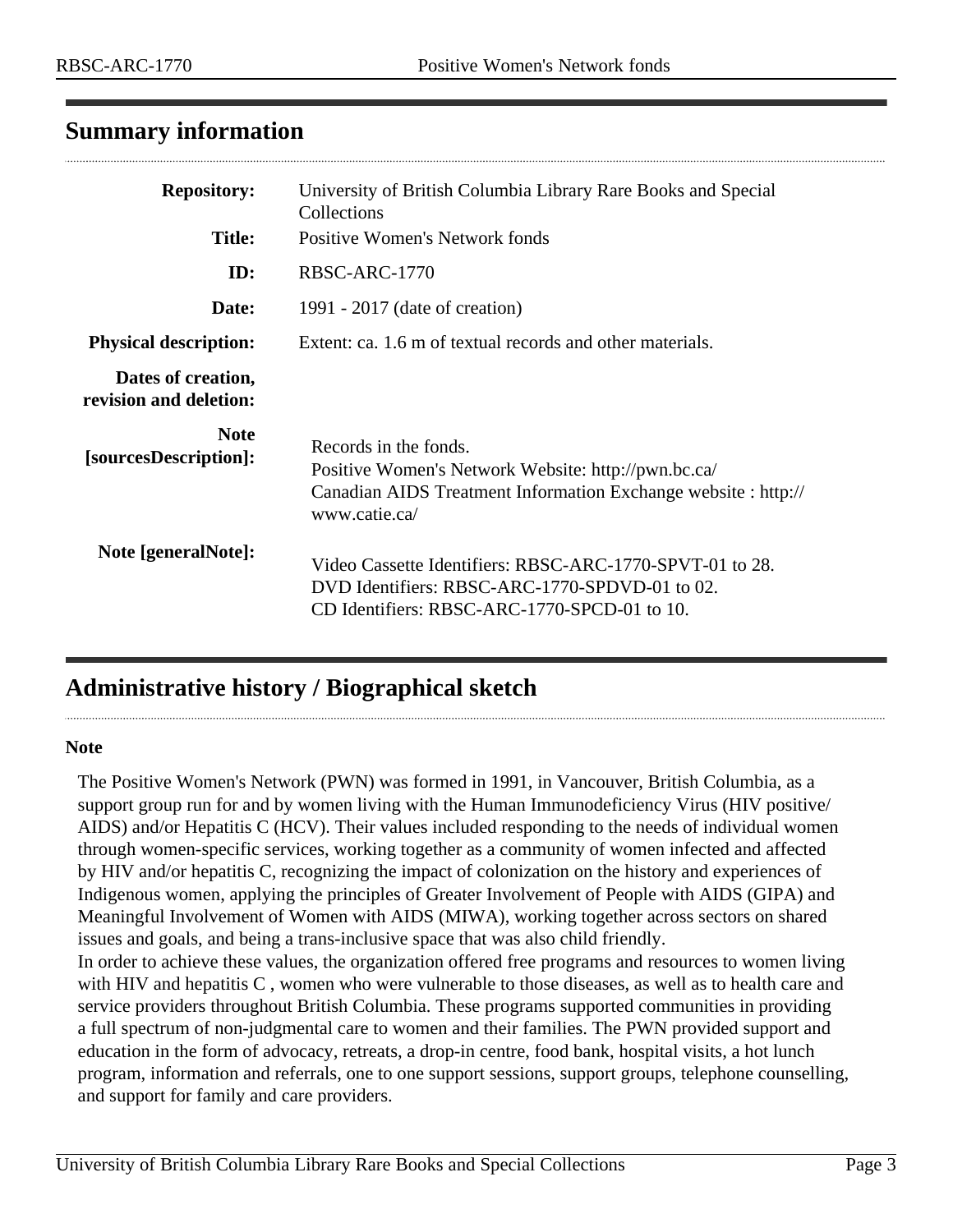One year after its foundation in 1991, the PWN received an invitation to join the Pacific AIDS Resource Centre (PARC) partnership on Seymour St. in downtown Vancouver. Originally a volunteer based, small peer support group, by 1993 the PWN had hired its first paid staff members, including an executive director, a part-time office coordinator, and a part-time newsletter coordinator. They started producing a quarterly magazine at this time, "The Positive Side" and would continue publishing and distributing it over the course of the next twenty two years. In 1995 the PWN moved into the "Women's Centre" within PARC and began the Physician Education Project to educate health care providers on women's specific HIV/AIDS related issues. As the organization continued to grow they began several research projects, partnered with AIDS Vancouver and Mclaren Housing, continued with the Health Provider Education Project, launched a female condom campaign, and created the first "Pocket Guide for Women Living with HIV", published and distributed nationally. By the year 2000 PWN moved to its own office on Davie St. In 2001 they created and distributed the "HIV & Women Toolkit" and in 2002-03 they launched the Women and AIDS Virtual Education (WAVE) website. They formed a partnership with Youthco and held their first Aboriginal Women's retreat. Over the next several years they would hold many other retreats, develop a women's retreat toolkit, and receive an AccolAID Award for Innovative Programs and Services. In 2008 PWN launched the Provincial Service Provider Training Program, and in 2009 they created the Positive Players project including the You Should Know (YSK) website. In 2010 they began the Leadership, Engagement, Action, and Dialogue (LEAD) Provincial Needs Assessment, and launched a peer support training program. By 2012 over 760 HIV + women were members of PWN, and they had 7 full time employees on staff. At this time they launched the Aboriginal Women's Support Group, and published and distributed the Pocket Guide on Aging for Women with HIV. In April of 2017 the PWN Board of Directors voted to close the organization due to lack of funding and the changing landscape of HIV/AIDS services in British Columbia.

## <span id="page-3-0"></span>**Scope and content**

The fonds consists of records related to the Positive Women's Network (PWN) various programs and projects, support and educational resources, and operations and administrative activities. The fonds reflects this in the following three series: Operations and Administration, Support and Education, and Programs and Projects.

The Operations and Administration series contains records related to the PWN's administrative activities and day-to-day operations including the Board of Directors' policies and procedures, operational budgets and applications for operational funding, correspondence with other organizations, strategic planning for the organization, and organizational budgets.

The Support and Education series consists of records related to the PWN's various resources for training and supporting PWN members, their friends and family, health care providers, and the larger community as a whole. Record types include retreat materials, toolkits, pocket guides, training kits, educational materials, Positive Side newsletters, magazines, workshop materials, artwork, memorial and guest books, and other materials.

The Programs and Projects series features records related to the several programs and projects that the PWN launched either individually or as partners with other organizations.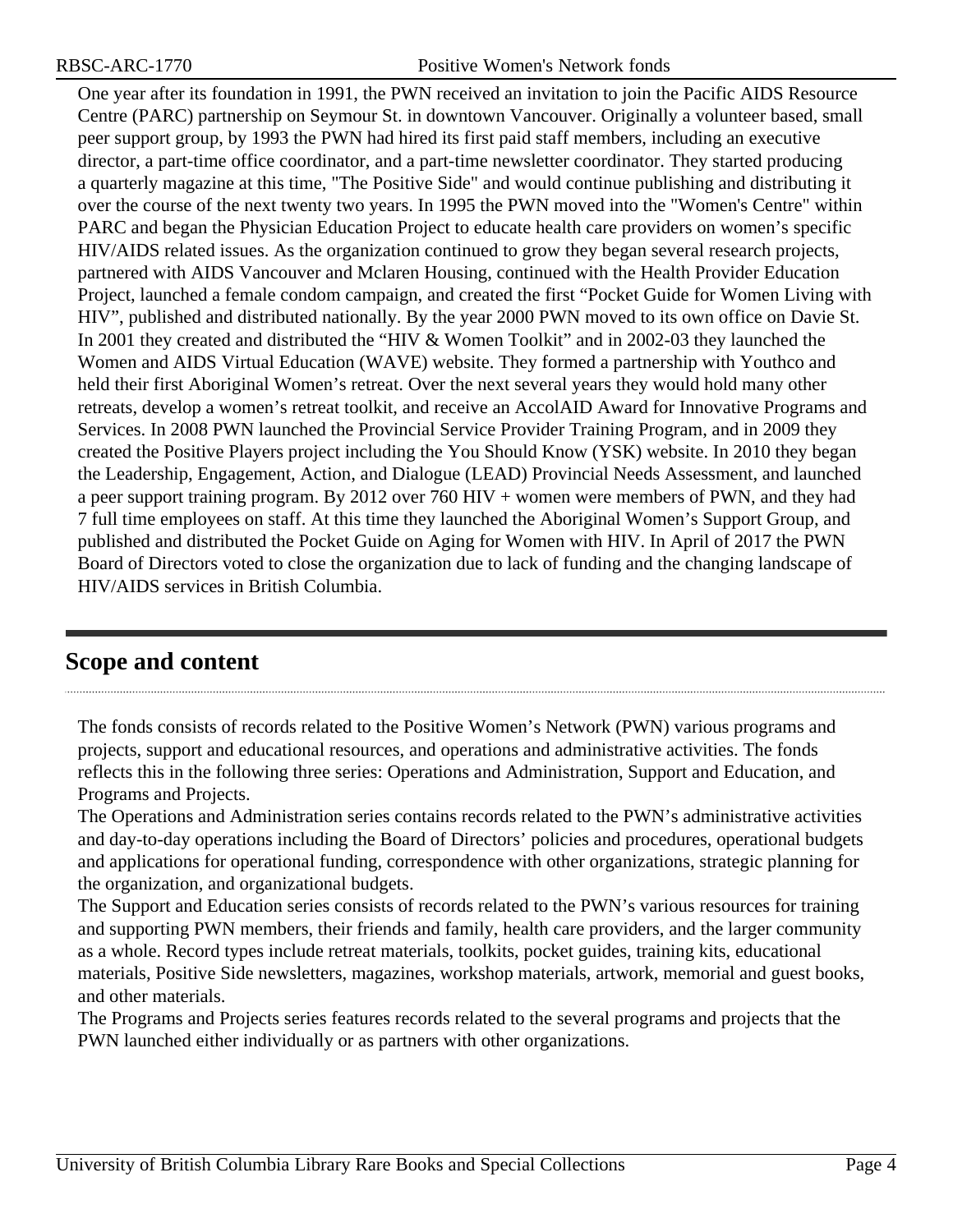## <span id="page-4-1"></span>**Notes**

## **Title notes**

## <span id="page-4-3"></span>**Physical condition**

Materials are in generally very good condition.

## **Immediate source of acquisition**

All records were acquired directly from the Positive Women's Network.

#### <span id="page-4-0"></span>**Arrangement**

The records in this fonds range from 1991 to 2017. Where present, original order and file titles have been preserved in the current arrangement. Many records are without original order or description, and have therefore been arranged and described to reflect the intellectual order reflected in the above series.

#### **Restrictions on access**

Access restrictions have been placed on some files in order to protect third-party privacy.

## **Conditions governing use**

Permission to reproduce copyrighted materials must be obtained from the copyright holder(s).

## **Finding aids**

Finding aid available in this database.

## **Accruals**

No further accruals are expected.

#### **Other notes**

- **Publication status**: published
- **Physical description**: Includes: 28 video cassettes. 10 compact discs. Two 3.5" floppy disks. 23 posters, 3 banners. 1 glass plaque. 1 glass sculpture. 2 Positive Women's Network pins.

## <span id="page-4-2"></span>**Access points**

- Multiple media (documentary form)
- Women's Health (subject)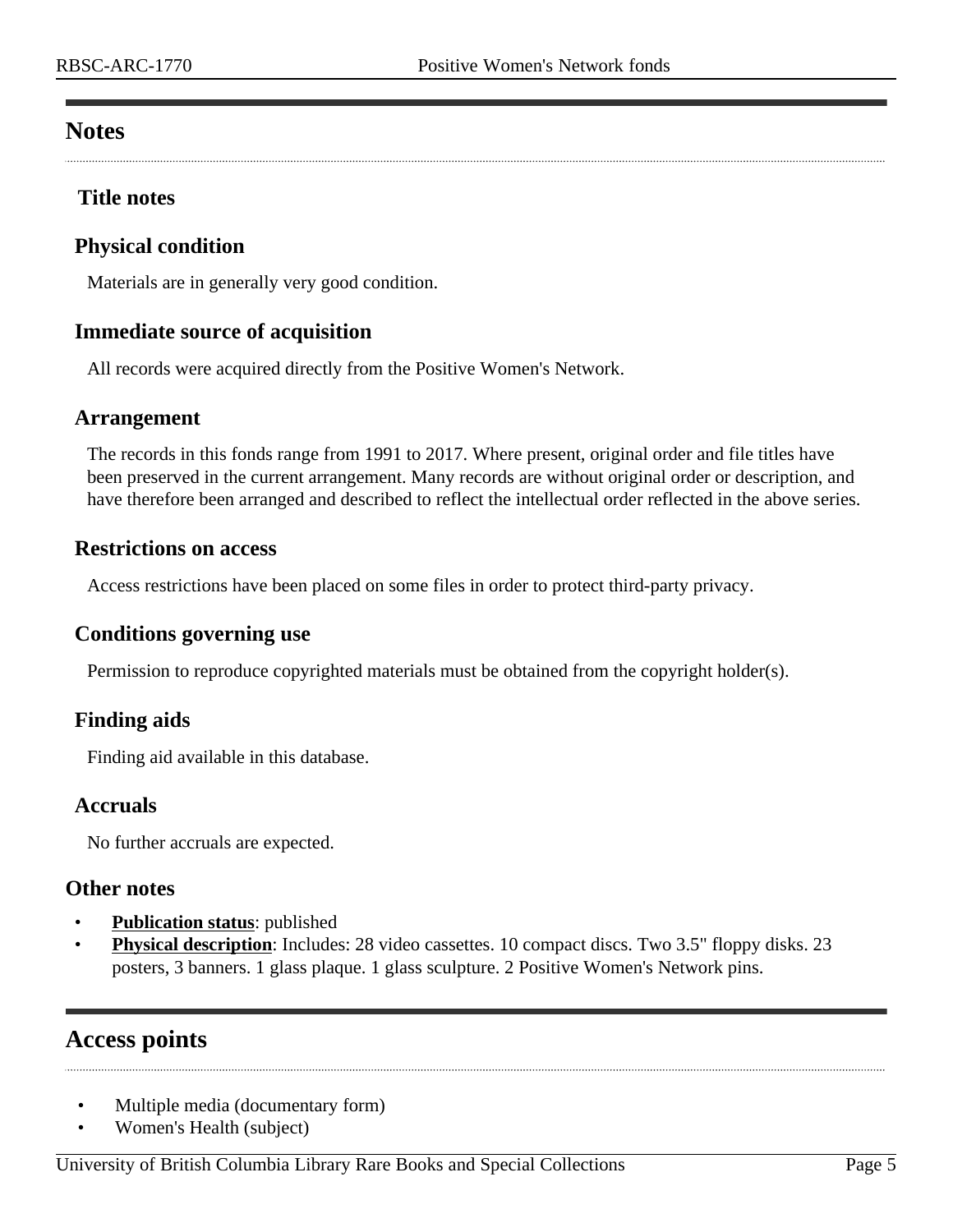- HIV/AIDS (subject)
- Vancouver (B.C.) (place)
- British Columbia (place)

## <span id="page-5-0"></span>**Series descriptions**

## <span id="page-5-1"></span>**Operations and Administration**

Date: 1991-2017 (date of creation)

Scope and content:

The series contains records pertaining to Positive Women's Network (PWN's) operational and administrative activities. Administrative activities fall into several categories: Board of Directors' policies and procedures, minutes of meetings, correspondence, and financial administration. Operational activities primarily consist of grant applications and reports to governmental organizations, including the British Columbia Ministry of Health (MOH), Provincial Health Services Authority (PHSA), the AIDS Community Action Program (ACAP), and strategic planning for the organization as a whole. Records in the series range in date from the early 1990's to 2017. Record types represented in the series include the following: grant applications, correspondence with funding agencies, budgets, cash-flow statements, receipts, invoices, committee meeting minutes, volunteer training materials, employment offer letters, staff correspondence about internal issues, correspondence with other organizations, and annual reports.

| File / item list |                                            |           |               |           |  |
|------------------|--------------------------------------------|-----------|---------------|-----------|--|
| Ref code         | Title                                      | Dates     | Access status | Container |  |
| RBSC-            | File - I.S.S.N.                            | 1995      |               |           |  |
| ARC-1770-02-08   |                                            |           |               |           |  |
| RBSC-            | File - Ministry of Health (1 of 2)         | 1996-97   |               |           |  |
| ARC-1770-05-03   |                                            |           |               |           |  |
| RBSC-            | File - Ministry of Health (2 of 2)         | 1996-97   |               |           |  |
| ARC-1770-05-04   |                                            |           |               |           |  |
| RBSC-            | File - Ministry of Health (1 of 2)         | 1997-99   |               |           |  |
| ARC-1770-05-05   |                                            |           |               |           |  |
| RBSC-            | File - Ministry of Health (2 of 2)         | 1997-99   |               |           |  |
| ARC-1770-05-06   |                                            |           |               |           |  |
| RBSC-            | File - Ministry of Health (1 of 3) Reports | 1999-2001 |               |           |  |
| ARC-1770-05-07   |                                            |           |               |           |  |
| RBSC-            | File - Ministry of Health (2 of            | 1999-2001 |               |           |  |
| ARC-1770-05-08   | 3)Contracts                                |           |               |           |  |
| RBSC-            | File - Ministry of Health (3 of            | 1999-2001 |               |           |  |
| ARC-1770-05-09   | 3)Correspondence                           |           |               |           |  |
| RBSC-            | File - [Meeting minutes and notes for      | 1997      |               |           |  |
| ARC-1770-06-05   | strategic planning]                        |           |               |           |  |
| RBSC-            | File - Strategic planning                  | 1999      |               |           |  |
| ARC-1770-07-07   |                                            |           |               |           |  |

Physical description: Extent: ca. 50 cm of textual records.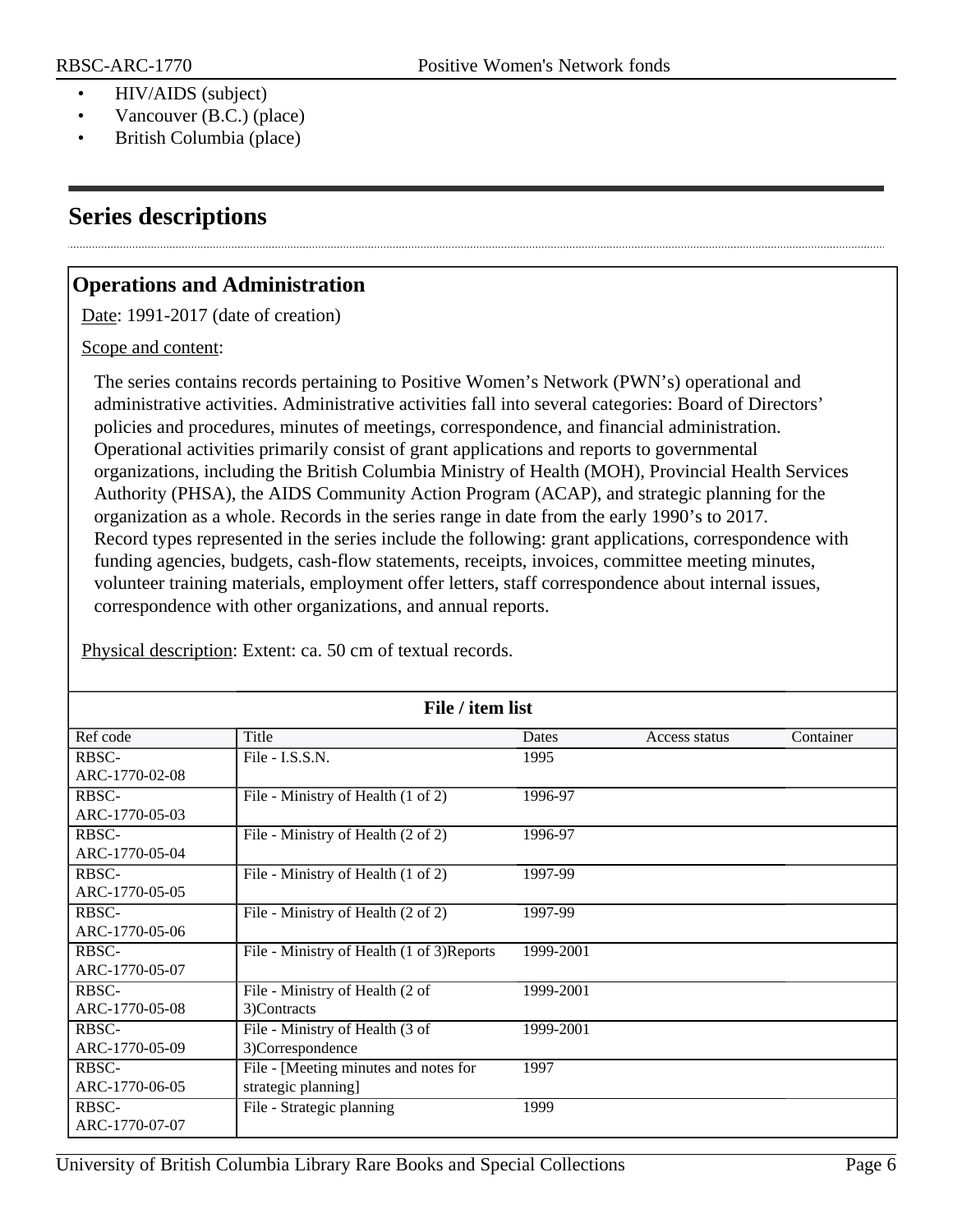| RBSC-          | File - B.C. Ministry of Health quarterly  | 1999-2002   |
|----------------|-------------------------------------------|-------------|
| ARC-1770-07-08 | reports                                   |             |
| RBSC-          | File - Ministry of Health (1 of 3)Reports | $2001 - 02$ |
| ARC-1770-07-09 |                                           |             |
| RBSC-          | File - Ministry of Health (2 of           | $2001 - 02$ |
| ARC-1770-07-10 | 3)Contract/proposal                       |             |
| RBSC-          | File - Ministry of Health (3 of 3)        | 2001-02     |
| ARC-1770-07-11 |                                           |             |
| RBSC-          | File - [Reports and correspondence AIDS   | 2002-04     |
| ARC-1770-07-13 | <b>Community Action Program]</b>          |             |
| RBSC-          | File - [Reports and correspondence AIDS]  | 2003-2007   |
| ARC-1770-07-14 | <b>Community Action Program]</b>          |             |
| RBSC-          | File - [Reports, correspondence AIDS      | 2003-2004   |
| ARC-1770-07-15 | Community Action Program]Financial        |             |
|                | reports                                   |             |
| RBSC-          | <b>File - Provincial Health Services</b>  | 2005-2008   |
| ARC-1770-07-16 | Authority (1 of 3)                        |             |
| RBSC-          | <b>File - Provincial Health Services</b>  | 2005-2010   |
| ARC-1770-07-17 | Authority (2 of 3)                        |             |
| RBSC-          | File - Provincial Health Services         | 2005-2010   |
| ARC-1770-07-18 | Authority (3 of 3)                        |             |
| RBSC-          | File - [Executive director presentation,  | 1994-2000   |
| ARC-1770-08-01 | annual reports, and correspondence]       |             |
| RBSC-          | File - Correspondence support programs    | 1995-1999   |
| ARC-1770-08-02 |                                           |             |
| RBSC-          | File - Community development              | 1999        |
| ARC-1770-08-03 |                                           |             |
| RBSC-          | File - [Strategic planning documents,     | 1996-2009   |
| ARC-1770-08-04 | board of directors' minutes and other     |             |
|                | materials] (1 of 2)                       |             |
| RBSC-          | File - [Strategic planning documents,     | 1996-2009   |
| ARC-1770-08-05 | board of directors' minutes and other     |             |
|                | materials] (2 of 2)                       |             |
| RBSC-          | File - Board of governance manual         | 2002?       |
| ARC-1770-08-06 |                                           |             |
| RBSC-          | File - [Operational funding application]  | 2002?       |
| ARC-1770-08-07 |                                           |             |
| RBSC-          | File - Public Health Services Authority   | 2010-2013   |
| ARC-1770-08-08 |                                           |             |
| RBSC-          | File - Provincial Health Services         | 2002-2009   |
| ARC-1770-08-09 | Authority                                 |             |
| RBSC-          | File - [Evaluation report on support]     | 2004        |
| ARC-1770-08-10 | programs and services]                    |             |
| RBSC-          | File - AIDS Community Action Program      | 1999-2002   |
| ARC-1770-08-11 | $(1 \text{ of } 2)$                       |             |
| RBSC-          | File - AIDS Community Action Program      | 1999-2000   |
| ARC-1770-08-12 | $(2 \text{ of } 2)$                       |             |
| RBSC-          | File - AIDS Community Action Program      | 2003-2007   |
| ARC-1770-08-13 | <b>Operational Evaluation</b>             |             |
| RBSC-          | File - [Correspondence, evaluation work-  | 2004-2006   |
| ARC-1770-08-14 | plans, strategic plan]                    |             |
| RBSC-          | File - AIDS Community Action Program      | 2005-2008   |
| ARC-1770-08-15 | Operations                                |             |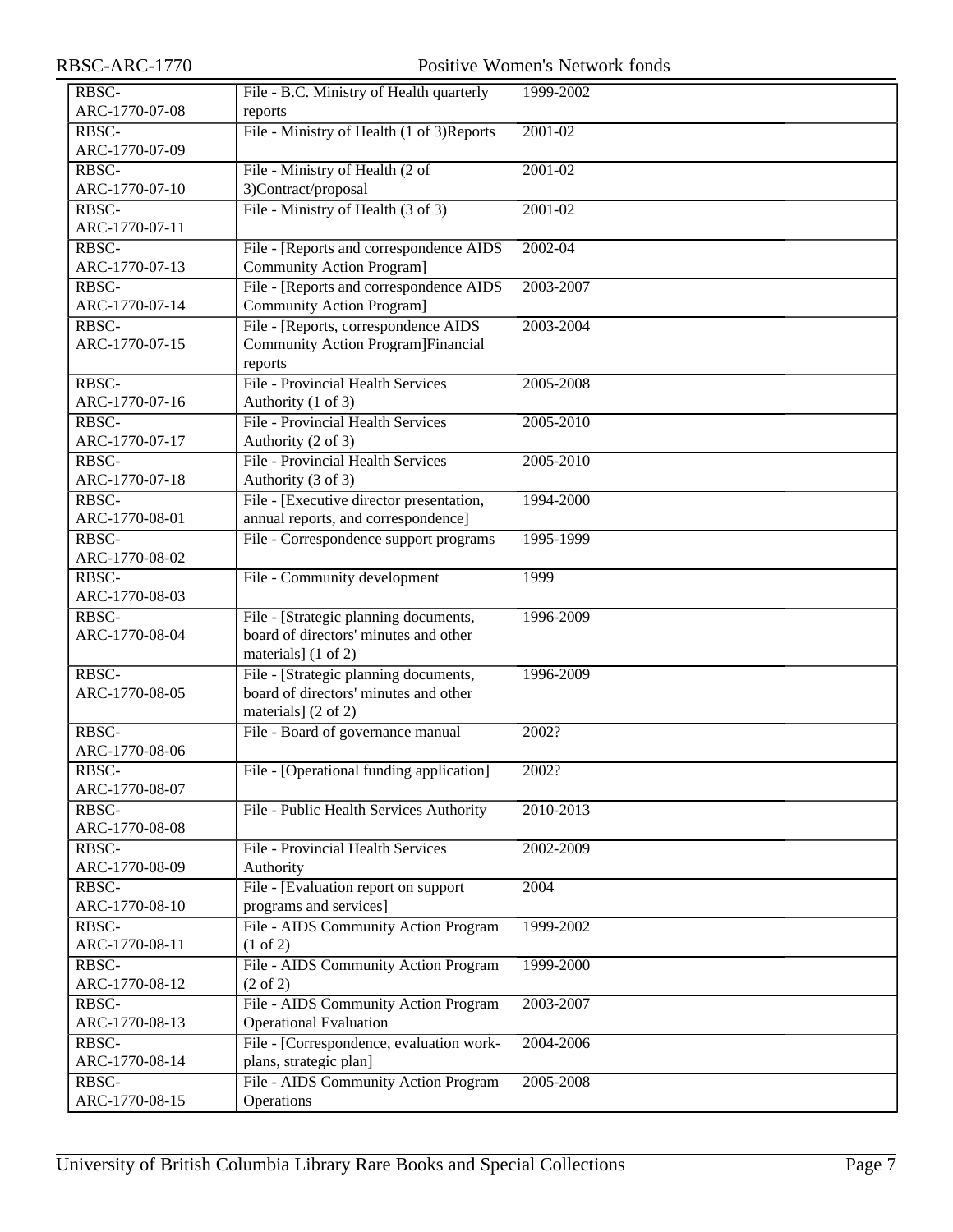| <b>RBSC-</b>   | File - AIDS Community Action Program   | 2010-2012        |
|----------------|----------------------------------------|------------------|
| ARC-1770-09-01 | <b>Operations</b>                      |                  |
| RBSC-          | File - AIDS Community Action Program   | 2012-2014        |
| ARC-1770-09-02 | Operations (1 of 2)                    |                  |
| RBSC-          | File - AIDS Community Action Program   | 2012-2014        |
| ARC-1770-09-03 | Operations (2 of 2)                    |                  |
| RBSC-          | File - Provincial Health Services      | 2013-2015        |
| ARC-1770-09-04 | Authority                              |                  |
| RBSC-          | File - AIDS Community Action Progam    | 2014-2017        |
| ARC-1770-09-05 |                                        |                  |
| <b>RBSC-</b>   | File - AIDS Community Action Program   | 2010             |
| ARC-1770-09-06 | upward amendments                      |                  |
| RBSC-          | File - Positive women's network board  | 2010             |
| ARC-1770-09-07 | manual $(1 \text{ of } 2)$             |                  |
| RBSC-          | File - Positive women's network board  | <b>July 2010</b> |
| ARC-1770-09-08 | manual $(2 \text{ of } 2)$             |                  |
| RBSC-          | File - [Research report and historical | 2012             |
| ARC-1770-09-09 | timeline]                              |                  |
| RBSC-          | File - [Correspondence and sample      | 2016, 2017       |
| ARC-1770-09-10 | ballots from board of directors]       |                  |

## <span id="page-7-0"></span>**Programs and Projects**

Date: 1991-2017 (date of creation)

Scope and content:

The series contains records related to specific programs and projects launched by the Positive Women's Network from the mid 1990's to 2017. The series is divided into sub-series based on the specific program or project. Across all sub-series, record types include project work plans, timelines, correspondence, budgets and cash flow, project reports, including financial, progress, narrative, and evaluative reports, and applications and contracts for program and project-specific funding.The series contains the following subseries:

-Women's initiatives for support and education (WISE)

-Women & AIDS virtual education (WAVE)

-Healthcare provider and physician education (HPEP)

-Pocket guide for HIV+ Women

-Positive Players project

Physical description: Extent: ca. 20 cm of textual records and other material.

## **File / item list**

## <span id="page-7-1"></span>**Healthcare provider and physician's education projects (HPEP)**

Date: 1995 - 2001 (date of creation)

Scope and content:

The sub-series contains records related to the Physician's Education Project and its successor, the Healthcare Providers Education Project (HPEP). The project was launched to facilitate education of healthcare providers and physicians regarding HIV/AIDS in general, particularly women-specific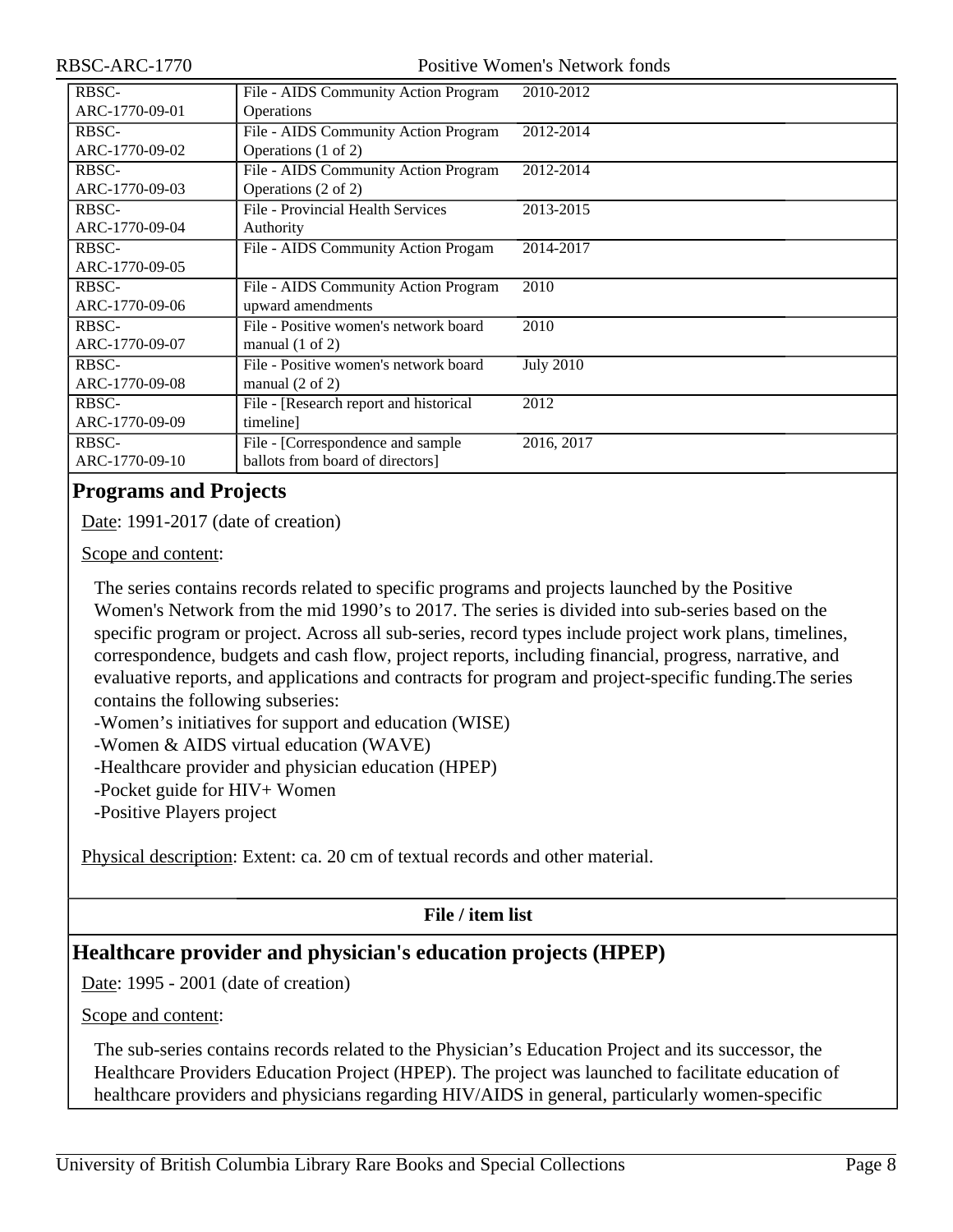issues and needs for preventive care and treatment. Physicians and health care professionals attended presentations put on by the PWN.

Record types include project proposals, reports, project evaluation records, correspondence, and contracts between funding bodies, AIDS Community Action Program (ACAP) and Ministry of Health (MOH) and the PWN.

Physical description: Extent: ca. 6 cm.

| File / item list |                                          |               |               |           |
|------------------|------------------------------------------|---------------|---------------|-----------|
| Ref code         | Title                                    | Dates         | Access status | Container |
| RBSC-            | File - Physician's education project     | 1996          |               |           |
| ARC-1770-05-01   | manuals                                  |               |               |           |
| RBSC-            | File - Health care providers education   | 2001          |               |           |
| ARC-1770-05-12   | project $(1 \text{ of } 4)$              |               |               |           |
| RBSC-            | File - Health care providers education   | 1999-2001     |               |           |
| ARC-1770-05-13   | project $(2 \text{ of } 4)$              |               |               |           |
| RBSC-            | File - Health care providers education   | $2000 - 2001$ |               |           |
| ARC-1770-05-14   | project $(3 \text{ of } 4)$              |               |               |           |
| RBSC-            | File - Health care providers education   | $1999 - 2000$ |               |           |
| ARC-1770-05-15   | project $(4 \text{ of } 4)$              |               |               |           |
| RBSC-            | File - Physician education grant         | 1995-1996     |               |           |
| ARC-1770-06-03   |                                          |               |               |           |
| RBSC-            | File - [Order forms, copyright waivers   | 1996?         |               |           |
| ARC-1770-10-11   | and physician's education project kits]  |               |               |           |
|                  | Note:                                    |               |               |           |
|                  | <b>RBSC-ARC-1770-</b>                    |               |               |           |
|                  | SPVT-04-05                               |               |               |           |
|                  |                                          |               |               |           |
| RBSC-            | File - The physician's education project | 1996?         |               |           |
| ARC-1770-10-12   | women and HIV                            |               |               |           |

## <span id="page-8-0"></span>**Women's Initiatives for Support and Education (WISE) project**

Date: 2005-2008 (date of creation)

#### Scope and content:

The sub-series contains records related to the Women's Initiatives for Support and Education (WISE) project. The project was launched to support the target population of young women living with HIV/ AIDS with a specific focus on indigenous women, young women who used intravenous drugs, or women involved in sex-work. Objectives included increasing access to care and treatment, creating a peer-driven supportive environment, decreasing isolation and vulnerability to secondary infections, promote involvement of women in the design and implementation of the project, promote awareness to community resources, and to promote testing. PWN partnered with YouthCo AIDS society to implement the project, and the project was funded by the AIDS Community Action Program (ACAP). Record types include correspondence, project proposals, work plans, related research, funding forms, contracts, and amendments, budgets and cash flows, progress reports, and volunteer information.

Physical description: Extent: ca 13 cm of textual records.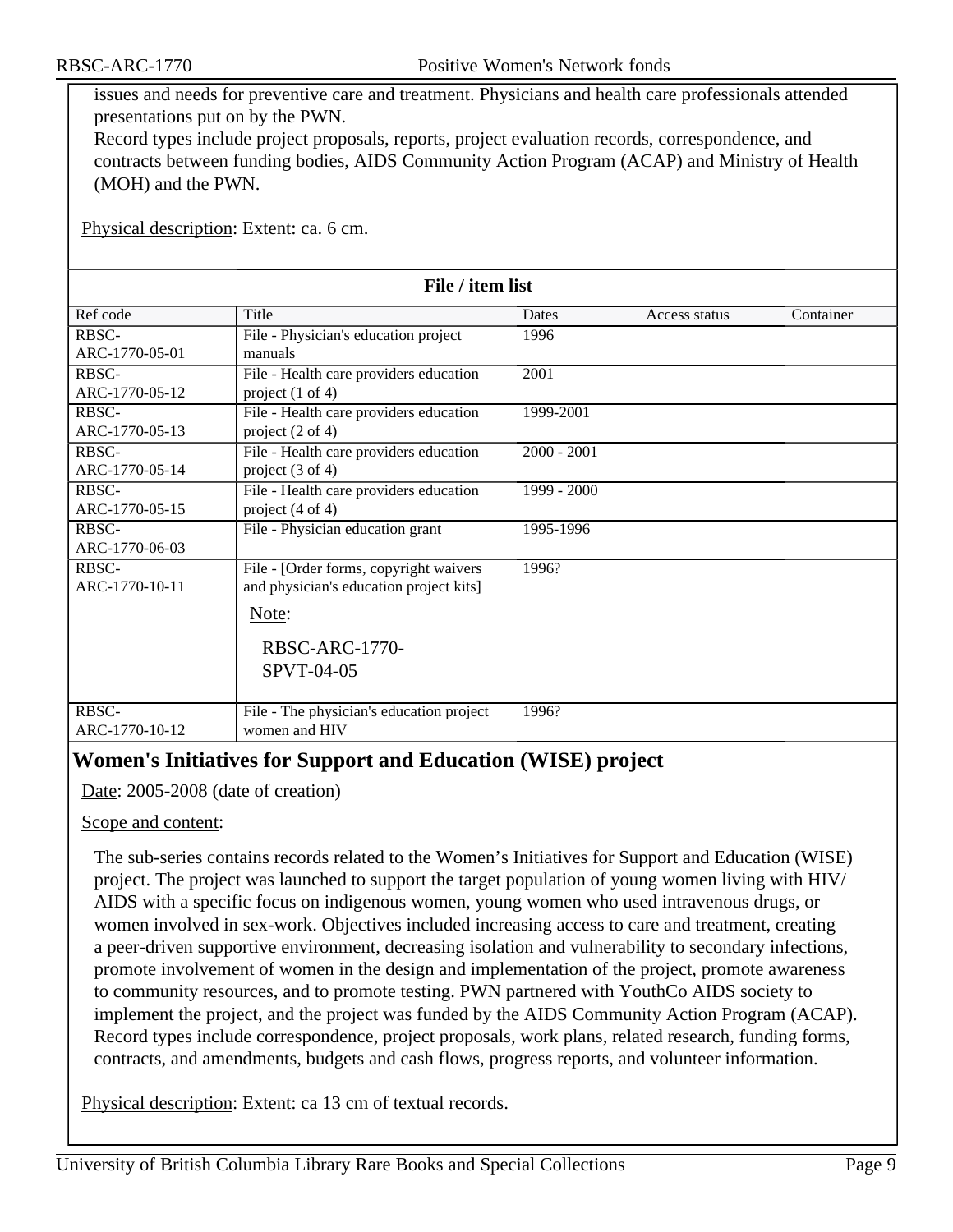| File / item list |                                           |           |               |           |
|------------------|-------------------------------------------|-----------|---------------|-----------|
| Ref code         | Title                                     | Dates     | Access status | Container |
| RBSC-            | File - [Correspondence, proposal,         | 2004-05   |               |           |
| ARC-1770-06-08   | workplan, and other materials]            |           |               |           |
| RBSC-            | File - [Correspondence, project funding   | 2003-2005 |               |           |
| ARC-1770-06-09   | forms and drafts] $(1 \text{ of } 3)$     |           |               |           |
| RBSC-            | File - [Correspondence, project funding   | 2003-2005 |               |           |
| ARC-1770-06-10   | forms and drafts $(2 \text{ of } 3)$      |           |               |           |
| RBSC-            | File - [Correspondence, project funding   | 2003-2005 |               |           |
| ARC-1770-06-11   | forms and drafts] $(3 \text{ of } 3)$     |           |               |           |
| RBSC-            | File - [Amending agreement,               | 2005-2007 |               |           |
| ARC-1770-06-12   | correspondence, and project funding       |           |               |           |
|                  | records]                                  |           |               |           |
| RBSC-            | File - [Project work plan, budget, and    | 2005-2007 |               |           |
| ARC-1770-06-13   | research proposal]                        |           |               |           |
| RBSC-            | File - [Financial records]                | 2005-08   |               |           |
| ARC-1770-06-14   |                                           |           |               |           |
| RBSC-            | File - [Correspondence, progress reports, | 2005-06   |               |           |
| ARC-1770-06-15   | and other materials]                      |           |               |           |
| <b>RBSC-</b>     | File - [Correspondence and volunteer      | 2006      |               |           |
| ARC-1770-07-12   | information]                              |           |               |           |

#### **File / item list**

## <span id="page-9-0"></span>**Women and AIDS Virtual Education (WAVE) project**

Date: 2001-2004 (date of creation)

Scope and content:

Scope and content: The sub-series contains records related to the Women and AIDS Virtual Education (WAVE) project. The project was launched to support  $HIV +$  women in British Columbia to share dialogue about being HIV positive, to provide access to medical and treatment information, peer support, counselling, resources, education, 'experts', such as doctors, lawyers, nutritionists and treatment experts, and to break-down isolation and stigma faced by HIV + women, particularly women in rural areas. WAVE was modelled as a 'virtual drop-in clinic' website, and contained question and answer online modules, bulletin boards for HIV + women and community members, and resources such as newsletters, brochures, and links to other important websites.

Record types in the sub-series include project reports, correspondence, financial records, strategy documents, web design and marketing proposals, press releases, and materials related to website such as domain name purchase and IBM customer agreement.

Physical description: Extant: ca 5 cm of textual records.

| File / item list |                                          |         |               |           |
|------------------|------------------------------------------|---------|---------------|-----------|
| Ref code         | Title                                    | Dates   | Access status | Container |
| RBSC-            | File - [Project reports, correspondence, | 2004    |               |           |
| ARC-1770-07-01   | and financial records]                   |         |               |           |
| RBSC-            | File - [Correspondence and external      | 2003    |               |           |
| ARC-1770-07-02   | strategy]                                |         |               |           |
| RBSC-            | File - [Website development strategy, e- | 2003-04 |               |           |
| ARC-1770-07-03   | marketing proposal, and presentation]    |         |               |           |
| RBSC-            | File - [Marketing plans, press release,  | 2003    |               |           |
| ARC-1770-07-04   | web domain purchase]                     |         |               |           |

University of British Columbia Library Rare Books and Special Collections Page 10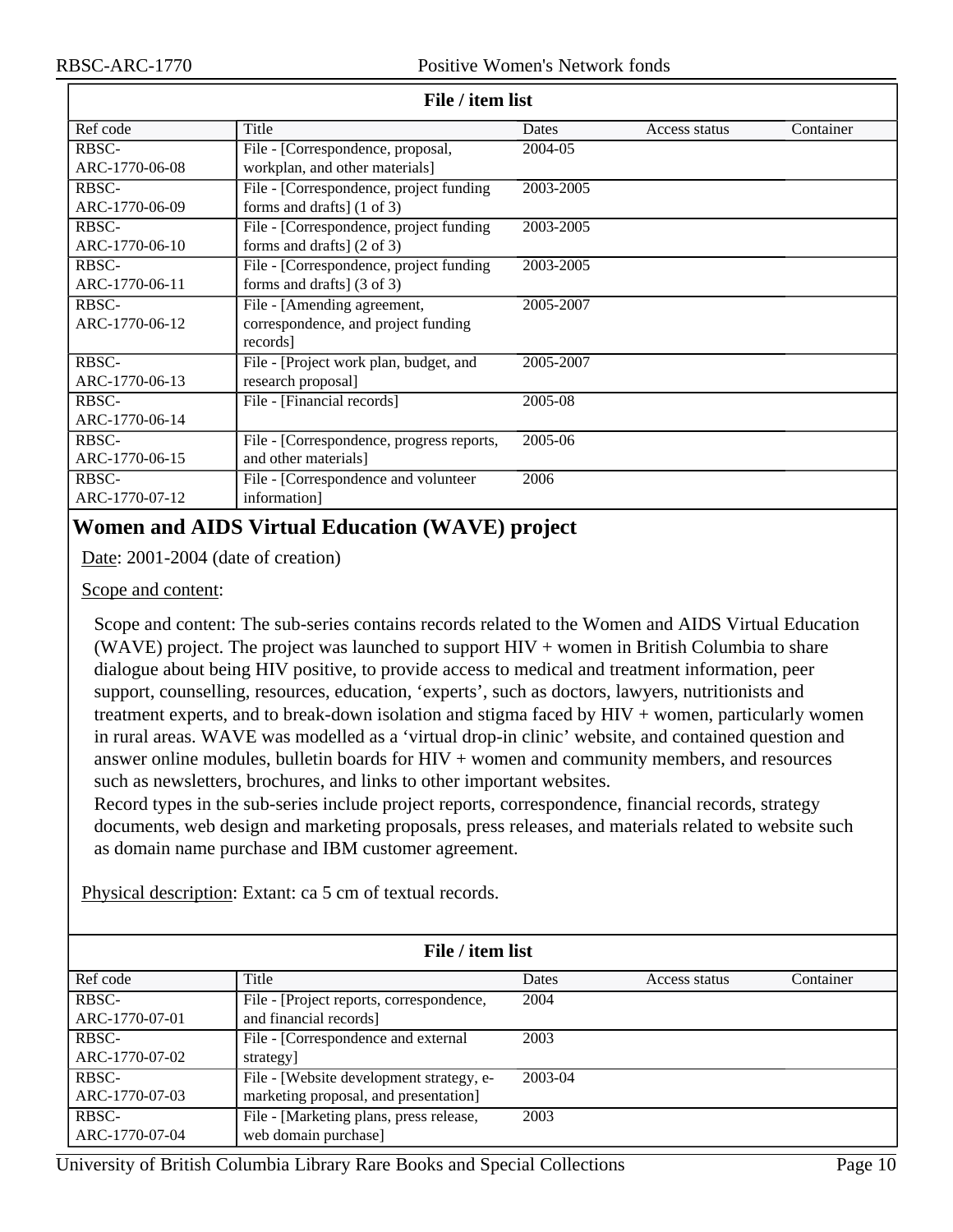| RBSC-<br>ARC-1770-07-05 | File - [Correspondence, IBM customer<br>agreement document, and other<br>materials]                                        | 2001-2002 |
|-------------------------|----------------------------------------------------------------------------------------------------------------------------|-----------|
| RBSC-<br>ARC-1770-10-13 | File - [Demonstration of website and<br>webcasts]<br>Note:<br>RBSC-ARC-1770-SPCD-08.<br>RBSC-ARC-1770-SPVT-08<br>to $12$ . | 2003      |

## <span id="page-10-0"></span>**Pocket guide for HIV+ women**

Date: 1996 - 2017 (date of creation)

Scope and content:

The sub-series contains records related to Pocket Guide for Women Living with HIV/AIDS project. The pocket guide for women living with HIV was designed as a basic resource tool for women newly diagnosed with HIV. It was developed in consultation with HIV positive women, community AIDS workers, other social services providers and a literacy consultant. The result was a pocket sized (4 ½' x 6") folder with information sheets covering questions such as What is HIV? How does Hepatitis C affect HIV? PWN produced both a British Columbia edition, and a national edition in English and French.

Record types in the sub-series include project reports, letters of support for the project, financial records, requests for funding, layout of the pocket guides and timelines.

| File / item list        |                                                                          |           |               |           |
|-------------------------|--------------------------------------------------------------------------|-----------|---------------|-----------|
| Ref code                | Title                                                                    | Dates     | Access status | Container |
| RBSC-<br>ARC-1770-05-10 | File - [Correspondence, project reports,<br>and other material] (1 of 2) | 1996-1998 |               |           |
| RBSC-                   | File - [Correspondence, project reports,                                 | 1996-1998 |               |           |
| ARC-1770-05-11          | and other material] (2 of 2)                                             |           |               |           |

Physical description: Extent: ca. 4 cm of textual records.

## <span id="page-10-1"></span>**Positive players project**

Date: 2009 - 2012 (date of creation)

Scope and content:

Sub-series consists of records related to the Positive Players project. The project was designed to facilitate access to resources and support for positive women in their middle years. Record types include budgets, contracts and funding agreements, and correspondence about the project.

Physical description: Extent: ca. .02 m of textual records.

| File / item list                                         |  |  |  |  |
|----------------------------------------------------------|--|--|--|--|
| Ref code<br>Title<br>Dates<br>Container<br>Access status |  |  |  |  |

University of British Columbia Library Rare Books and Special Collections Page 11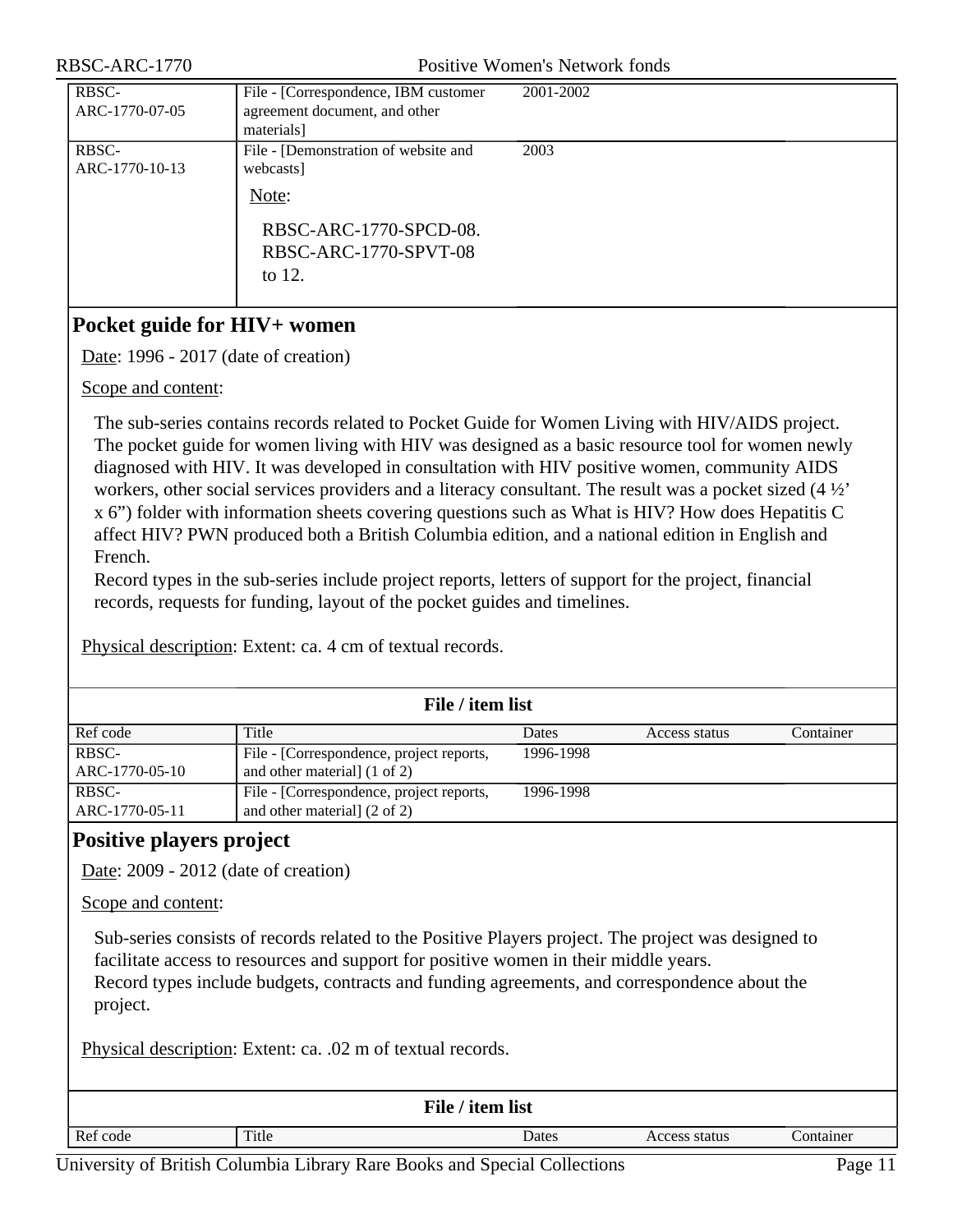RBSC-ARC-1770-07-06

#### File - [Agreements, work plans, and other material] 2010-2012

<span id="page-11-0"></span>**Support and Education**

Date: 1991-2017 (date of creation)

#### Scope and content:

The series contains resources and materials that the Positive Women's Network (PWN) created and collected to support and educate its members and the larger community. PWN's support and education activities fall into several categories including: the production and distribution of a bimonthly newsletter, The Positive Side, and quarterly magazines with members' personal stories, advice, resources, and columns; training in retreat planning, and organizing and participating in retreats; organizing and participating in workshops on topics such as peer training, diabetes and HIV, boundaries, body mapping, massage therapy and more; developing educational content including toolkits for members and the community such as the Peer Support Training toolkit and The Women and HIV Education toolkit; engaging in community research projects; collecting resources such as the Canadian AIDS Treatment Information Exchange (CATIE) magazine, also called The Positive Side, various educational films, and news-clippings about the PWN and HIV/AIDS in the larger community; documenting, memorializing and celebrating PWN achievements as well as the lives of friends and family who had passed away; and participating in conferences.

Record types in the series include the following: the PWN Positive Side Newsletter, PWN Quarterly Magazine, research reports, posters, banners, awards and certificates, news-clippings, retreat planning tool-kits, Women and HIV Education tool-kits, workshop and retreat fliers, agendas, and evaluations, conference materials, educational films, and films and photographs of PWN members and events.

Physical description: Extent: ca 90 cm of textual records and other material.

#### Restrictions on access:

Restrictions on access: The Positive Women's Network memorial book contains personal information from third parties. As such, it has been restricted until the year 2067.

| File / item list |                             |       |               |           |
|------------------|-----------------------------|-------|---------------|-----------|
| Ref code         | Title                       | Dates | Access status | Container |
| RBSC-            | File - Original Newsletters | 1993  |               |           |
| ARC-1770-01-01   |                             |       |               |           |
| RBSC-            | File - Original Newsletters | 1994  |               |           |
| ARC-1770-01-02   |                             |       |               |           |
| RBSC-            | File - Original Newsletters | 1995  |               |           |
| ARC-1770-01-03   |                             |       |               |           |
| RBSC-            | File - Original Newsletters | 1996  |               |           |
| ARC-1770-01-04   |                             |       |               |           |
| RBSC-            | File - Original Newsletters | 1997  |               |           |
| ARC-1770-01-05   |                             |       |               |           |
| RBSC-            | File - Original Newsletters | 1998  |               |           |
| ARC-1770-01-06   |                             |       |               |           |
| RBSC-            | File - Original Newsletters | 1999  |               |           |
| ARC-1770-01-07   |                             |       |               |           |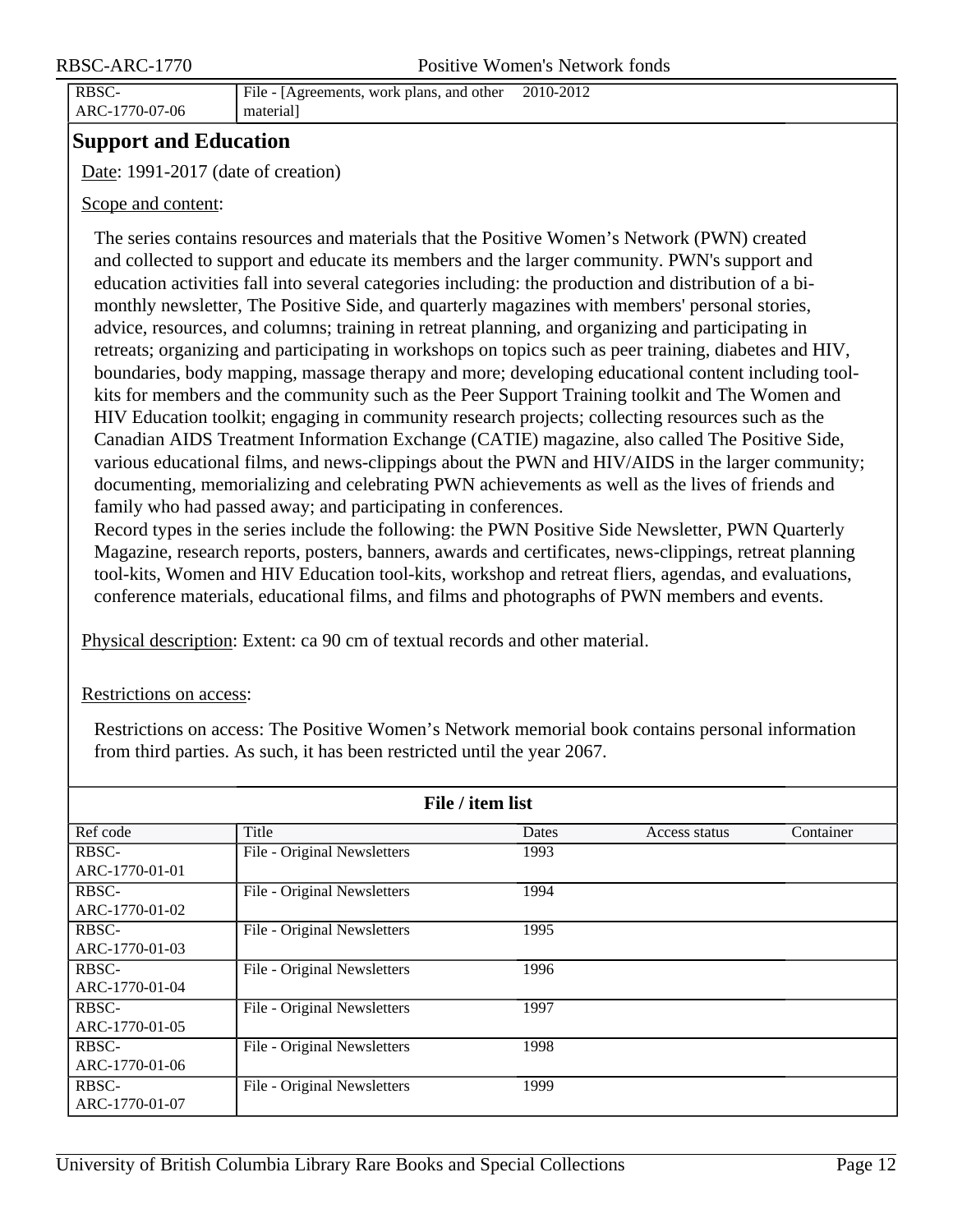| RBSC-          | File - Original Newsletters               | 2000        |
|----------------|-------------------------------------------|-------------|
| ARC-1770-01-08 |                                           |             |
| RBSC-          | File - Original Newsletters               | 2001        |
| ARC-1770-01-09 |                                           |             |
| RBSC-          | File - Original Newsletters               | 2003        |
| ARC-1770-01-10 |                                           |             |
| RBSC-          | File - Original Newsletters               | 2004        |
| ARC-1770-01-11 |                                           |             |
| RBSC-          | File - Original Newsletters               | 2007        |
| ARC-1770-01-12 |                                           |             |
| RBSC-          | File - The Positive Side (1 of 4)         | $2002 - 04$ |
| ARC-1770-01-13 |                                           |             |
| RBSC-          | File - The Positive Side (2 of 4)         | 2005-2007   |
| ARC-1770-01-14 |                                           |             |
| RBSC-          | File - The Positive Side (3 of 4)         | 2008-2010   |
| ARC-1770-02-01 |                                           |             |
| RBSC-          | File - The Positive Side (4 of 4)         | 2011-2016   |
| ARC-1770-02-02 |                                           |             |
| RBSC-          | File - The Positive Side                  | 2015        |
| ARC-1770-02-03 |                                           |             |
|                |                                           |             |
| RBSC-          | File - [Quarterly magazines] (1 of 4)     | 1994        |
| ARC-1770-02-04 |                                           |             |
| RBSC-          | File - [Quarterly magazines] (2 of 4)     | 1994        |
| ARC-1770-02-05 |                                           |             |
| RBSC-          | File - [Quarterly magazines] (3 of 4)     | 1995        |
| ARC-1770-02-06 |                                           |             |
| RBSC-          | File - [Quarterly magazines] (4 of 4)     | 1996        |
| ARC-1770-02-07 |                                           |             |
| RBSC-          | File - Train the trainers workshop        | 1993        |
| ARC-1770-02-09 |                                           |             |
| RBSC-          | File - Small group facilitator workshop   | 1993        |
| ARC-1770-02-10 | handbook                                  |             |
| RBSC-          | File - Peer counselor training            | 1993?       |
| ARC-1770-02-11 |                                           |             |
| RBSC-          | File - Phase 1: development of training   | 1993?       |
| ARC-1770-02-12 |                                           |             |
| RBSC-          | File - Phase 2: design of training        | 1993?       |
| ARC-1770-02-13 |                                           |             |
| RBSC-          | File - Phase 3: delivery of training      | 1993?       |
| ARC-1770-02-14 |                                           |             |
| RBSC-          | File - Phase 4: evaluation of training    | 1993?       |
| ARC-1770-02-15 |                                           |             |
|                |                                           |             |
| RBSC-          | File - Small group facilitator's workshop | 1993?       |
| ARC-1770-02-16 |                                           |             |
| RBSC-          | File - Ministry of social services/       | 1993?       |
| ARC-1770-02-17 | workplace training                        |             |
| RBSC-          | File - Pacific Aids Resource Centre       | 1992-93     |
| ARC-1770-02-18 | training project final report             |             |
| RBSC-          | File - [Transmission of germs and disease | 2009?       |
| ARC-1770-03-01 | flash cards]                              |             |
| RBSC-          | File - Healthy lifestyle game Hep CTasha  | 2009?       |
| ARC-1770-03-02 | Riley                                     |             |
| RBSC-          | File - [Diabetes and HIV workshop]        | 2012        |
| ARC-1770-03-03 |                                           |             |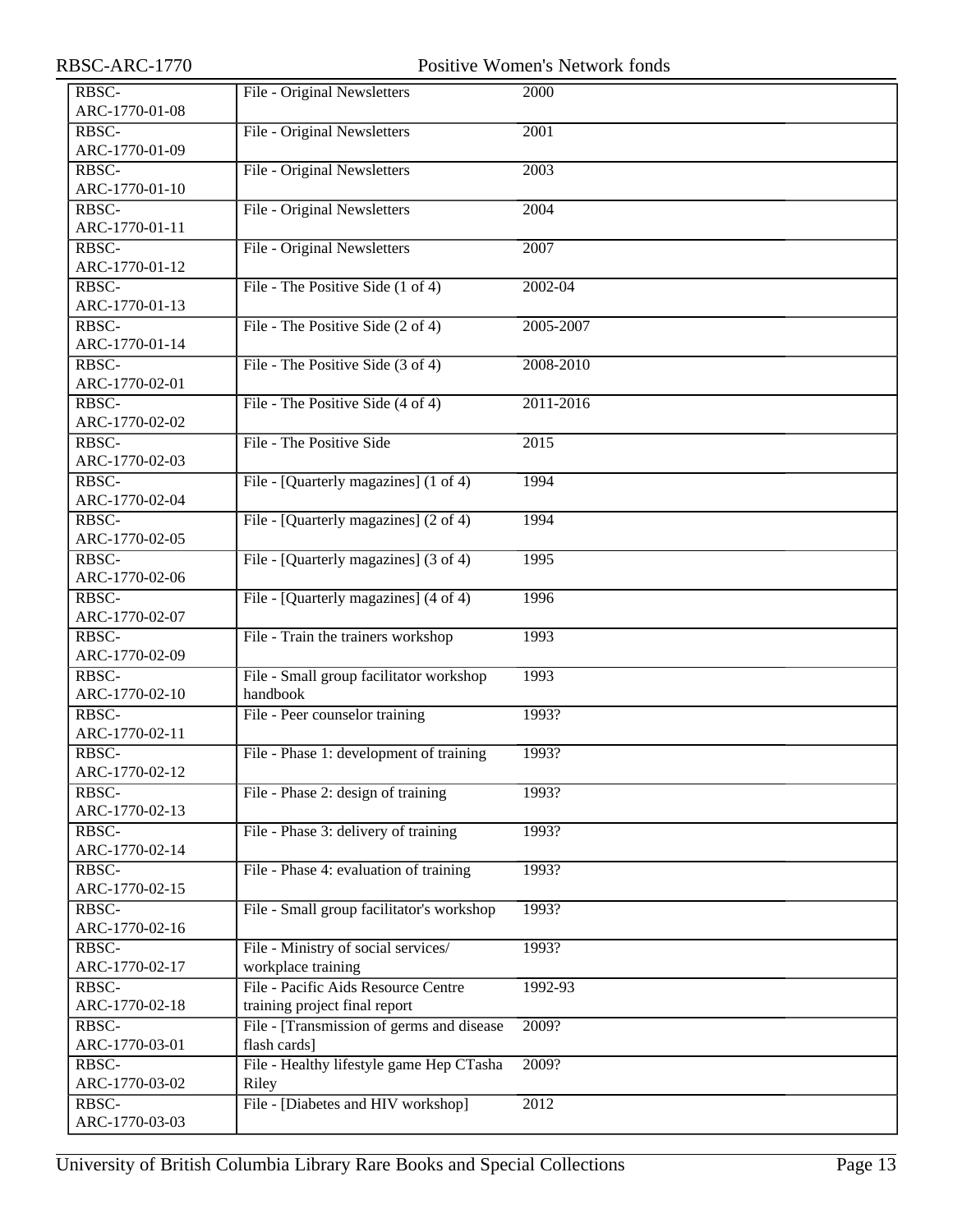| RBSC-ARC-1770           | <b>Positive Women's Network fonds</b>  |                      |  |
|-------------------------|----------------------------------------|----------------------|--|
| RBSC-                   | File - [Boundaries workshop]           | 2014?                |  |
| ARC-1770-03-04          |                                        |                      |  |
| RBSC-<br>ARC-1770-03-05 | File - [Peer support training records] | 2014?                |  |
| RBSC-                   | File - [West Coast College of Massage  | <b>Tuesday March</b> |  |
| ARC-1770-03-06          | Therapy workshop]                      | 26th 2013            |  |
| RBSC-                   | File - [Retreat agendas, fliers, and   | 2003-2016            |  |
| ARC-1770-03-07          | reports]                               |                      |  |
| RBSC-                   | File - Leaders Day Retreat             | March 2010           |  |
| ARC-1770-03-08          |                                        |                      |  |
| RBSC-                   | File - Peer Support Training toolkit   | March 2011           |  |
| ARC-1770-03-09          |                                        |                      |  |
| RBSC-                   | File - Peer Support Training Toolkit   | 2011                 |  |
| ARC-1770-03-10          | Note:                                  |                      |  |
|                         |                                        |                      |  |
|                         | RBSC-ARC-1770-SPCD-03                  |                      |  |
|                         |                                        |                      |  |
| RBSC-                   | File - The Women and HIV Education     | 2002                 |  |
| ARC-1770-03-11          | Toolkit                                |                      |  |
|                         | Note:                                  |                      |  |
|                         |                                        |                      |  |
|                         | RBSC-ARC-1770-SPVT-01.                 |                      |  |
| RBSC-                   | File - The Women and HIV Education     | $\overline{2002}$    |  |
| ARC-1770-03-12          | Toolkit                                |                      |  |
|                         |                                        |                      |  |
|                         | Note:                                  |                      |  |
|                         | RBSC-ARC-1770-SPVT-02                  |                      |  |
|                         |                                        |                      |  |
| RBSC-                   | File - Retreat planning toolkit        | 2007                 |  |
| ARC-1770-03-13          | Note:                                  |                      |  |
|                         |                                        |                      |  |
|                         | RBSC-ARC-1770-SPCD-04                  |                      |  |
|                         |                                        |                      |  |
| RBSC-                   | File - Support group model             | 1993                 |  |
| ARC-1770-04-01          |                                        |                      |  |
| RBSC-                   | File - One day retreat                 | 1996                 |  |
| ARC-1770-04-02          |                                        |                      |  |
| RBSC-                   | File - [Guestbook of PWN open house]   | 1995                 |  |
| ARC-1770-04-03<br>RBSC- | File - PWN Women: Achievements         | 1995                 |  |
| ARC-1770-04-04          |                                        |                      |  |
| RBSC-                   | File - Disclosure/criminalization      | 2012                 |  |
| ARC-1770-04-05          |                                        |                      |  |
| RBSC-                   | File - Deliberative dialogue           | October 17-18th      |  |
| ARC-1770-04-06          |                                        | 2012                 |  |
| RBSC-                   | File - [Conference materials]          | 1996, 2001           |  |
| ARC-1770-04-07          |                                        |                      |  |
| RBSC-                   | File - [Newsletters, magazines, and    | 1994-2001            |  |
| ARC-1770-04-08          | pamphlets]                             |                      |  |
| RBSC-                   | File - Retreat planning toolkit        | 2007                 |  |
| ARC-1770-04-09          |                                        |                      |  |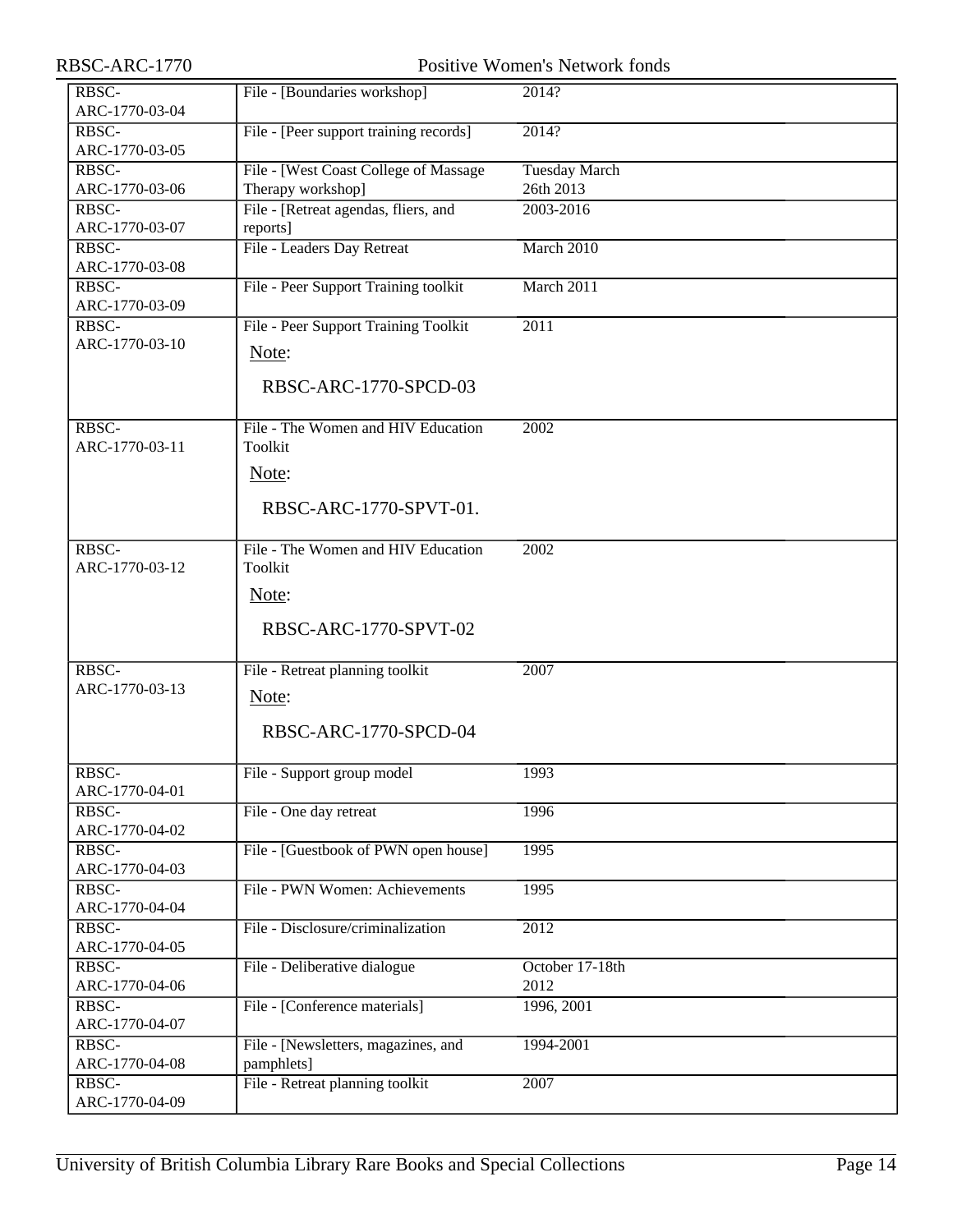| RBSC-ARC-1770           |                                                                                                  | Positive Women's Network fonds |
|-------------------------|--------------------------------------------------------------------------------------------------|--------------------------------|
| RBSC-<br>ARC-1770-04-10 | File - Retreat planning toolkit<br>Note:<br>RBSC-ARC-1770-SPCD-05                                | 2007                           |
| RBSC-<br>ARC-1770-04-11 | File - Retreat planning toolkit<br>Note:<br>RBSC-ARC-1770-SPCD-06                                | 2007                           |
| RBSC-<br>ARC-1770-04-12 | File - The Women and HIV education<br>toolkit<br>Note:<br>RBSC-ARC-1779-SPVT-03                  | 2002                           |
| RBSC-<br>ARC-1770-05-02 | File - Community kitchen                                                                         | 1998                           |
| RBSC-<br>ARC-1770-06-01 | File - [Copies and comparisons of Listen<br>up! and LEAD projects]                               | 1998-2008                      |
| RBSC-<br>ARC-1770-06-02 | File - [Research reports]                                                                        | 2005, 2011                     |
| RBSC-<br>ARC-1770-06-04 | File - Program evaluation                                                                        | 1995-96                        |
| RBSC-<br>ARC-1770-06-06 | File - Body mapping                                                                              | $\frac{2009}{ }$               |
| RBSC-<br>ARC-1770-06-07 | File - SERC                                                                                      | 1997-1999                      |
| RBSC-<br>ARC-1770-09-11 | File - Peer Support Training Toolkit                                                             | 2014                           |
| RBSC-<br>ARC-1770-09-12 | File - Peer support                                                                              | 2000                           |
| RBSC-<br>ARC-1770-09-13 | File - Peer counsellor training manual                                                           | 1993?                          |
| RBSC-<br>ARC-1770-09-14 | File - Peer support training toolkit                                                             | $\overline{2011}$              |
| RBSC-<br>ARC-1770-09-15 | File - Peer support training toolkit                                                             | 2011                           |
| RBSC-<br>ARC-1770-09-16 | File - Retreat planning toolkit<br>Note:<br>RBSC-ARC-1770-SPCD-07                                | 2006?                          |
| RBSC-<br>ARC-1770-09-17 | File - Peer support training toolkit                                                             | 2012                           |
| RBSC-<br>ARC-1770-10-01 | File - [News clippings of AIDS / Positive<br>Women's Network, speeches of executive<br>director] | 1993-2013                      |
| RBSC-<br>ARC-1770-10-02 | File - Funding cut newspaper articles and<br>letters of support                                  | 1994                           |
| RBSC-<br>ARC-1770-10-03 | File - Clippings                                                                                 | 1993-2011                      |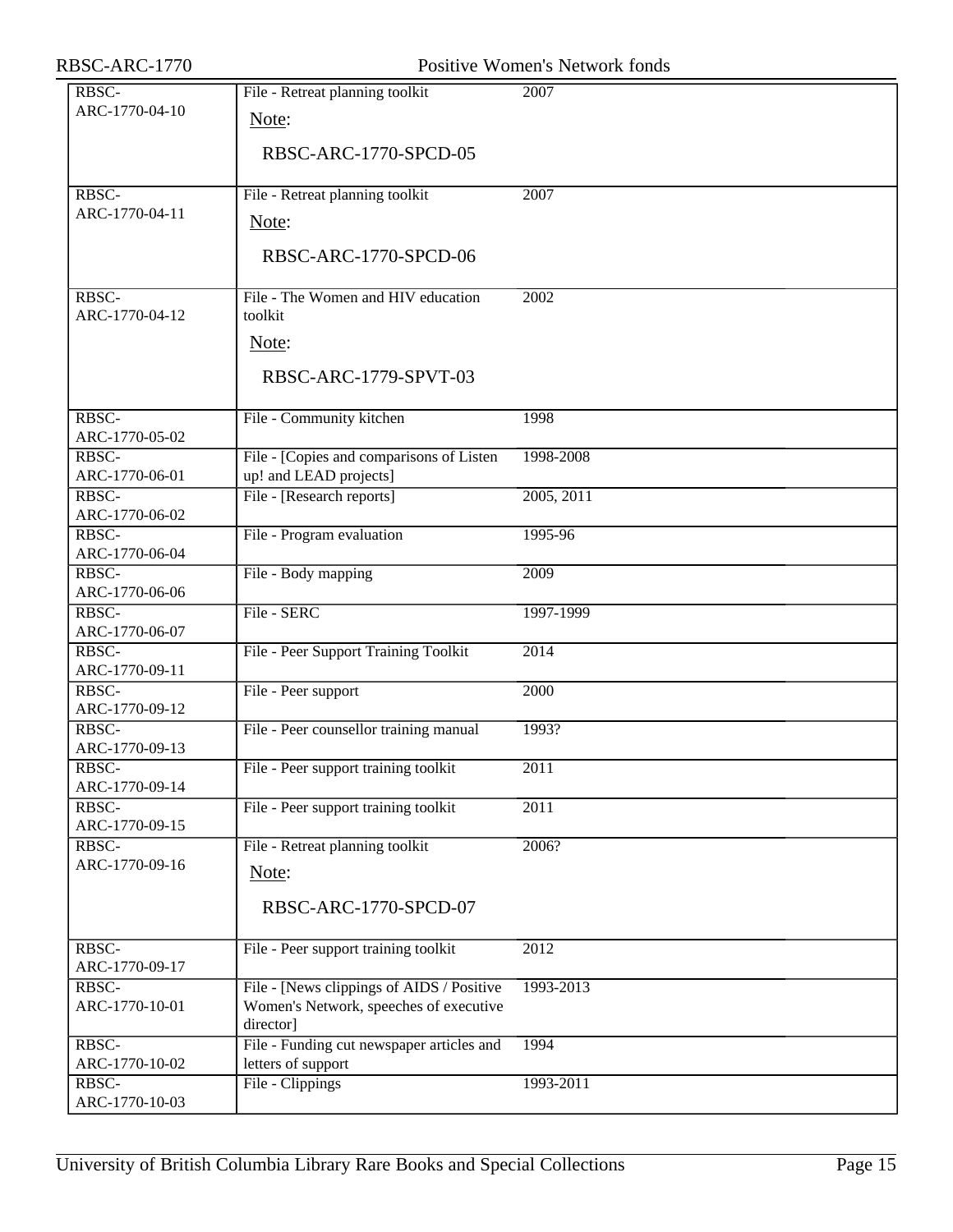| RBSC-                   | File - [Fliers, schedules, and feedback                | 2011-2015     |                  |
|-------------------------|--------------------------------------------------------|---------------|------------------|
| ARC-1770-10-04          | forms for retreats and workshops]                      |               |                  |
| RBSC-<br>ARC-1770-10-05 | File - CATIE's Positive side newsletter (1)<br>of $5)$ | 2014-2015     |                  |
| RBSC-                   | File - CATIE's Positive side newsletter (2)            | $2012 - 2013$ |                  |
| ARC-1770-10-06          | of $5)$                                                |               |                  |
| RBSC-                   | File - CATIE's Positive side newsletter (3)            | $2009 - 2011$ |                  |
| ARC-1770-10-07          | of $5)$                                                |               |                  |
| RBSC-                   | File - CATIE's Positive side newsletter (4             | $2006 - 2008$ |                  |
| ARC-1770-10-08          | of $5)$                                                |               |                  |
| RBSC-<br>ARC-1770-10-09 | File - CATIE's Positive side newsletter (5<br>of $5)$  |               |                  |
| RBSC-                   | File - Memorial book                                   | 2009-2016     | Restricted until |
| ARC-1770-10-10          |                                                        |               | 2067.            |
| RBSC-                   | File - [Photographs and moving images                  | 2002-2005?,   |                  |
| ARC-1770-10-14          | of staff, members, and community]                      | 2011          |                  |
|                         | Note:                                                  |               |                  |
|                         |                                                        |               |                  |
|                         | Contains 2 CDs.                                        |               |                  |
|                         | RBSC-ARC-1770-SPCD-09                                  |               |                  |
|                         | RBSC-ARC-1770-SPCD-10                                  |               |                  |
|                         | Contains 7 video cassettes.                            |               |                  |
|                         | RBSC-ARC-SPVT-13 to 21                                 |               |                  |
|                         | • SPVT 13 to 15 Betacam SP                             |               |                  |
|                         |                                                        |               |                  |
|                         | short tapes                                            |               |                  |
|                         | • SPVT 16 to 17 Video                                  |               |                  |
|                         | cassette tapes                                         |               |                  |
|                         | • SPVT 18 Betacam SP long                              |               |                  |
|                         | tape                                                   |               |                  |
|                         | • SPVT 19 DVcam tape                                   |               |                  |
|                         | • SPVT 20 to 21 miniDV                                 |               |                  |
|                         | tapes                                                  |               |                  |
|                         |                                                        |               |                  |
| RBSC-<br>ARC-1770-11-01 | File - [Positive women's resource<br>package]          | 1999?         |                  |
| RBSC-                   | File - [Educational films and television               | 2002-2005     |                  |
| ARC-1770-11-02          | programs]                                              |               |                  |
|                         |                                                        |               |                  |
|                         | Note:                                                  |               |                  |
|                         | • RBSC-ARC-1770-SPVT 24                                |               |                  |
|                         | to 28 Video Cassette                                   |               |                  |
|                         | • RBSC-ARC-1770-SPDVD                                  |               |                  |
|                         | 01 to 02 DVD                                           |               |                  |
|                         |                                                        |               |                  |
| RBSC-                   | File - Promotional table banner runner                 | $200-?$       |                  |
| ARC-1770-11-03          |                                                        |               |                  |
|                         | Note:                                                  |               |                  |
|                         | RBSC-ARC-1770-RM-01                                    |               |                  |
|                         |                                                        |               |                  |
| RBSC-                   | File - [Posters]                                       | ca. 2000-2016 |                  |
| ARC-1770-11-04          |                                                        |               |                  |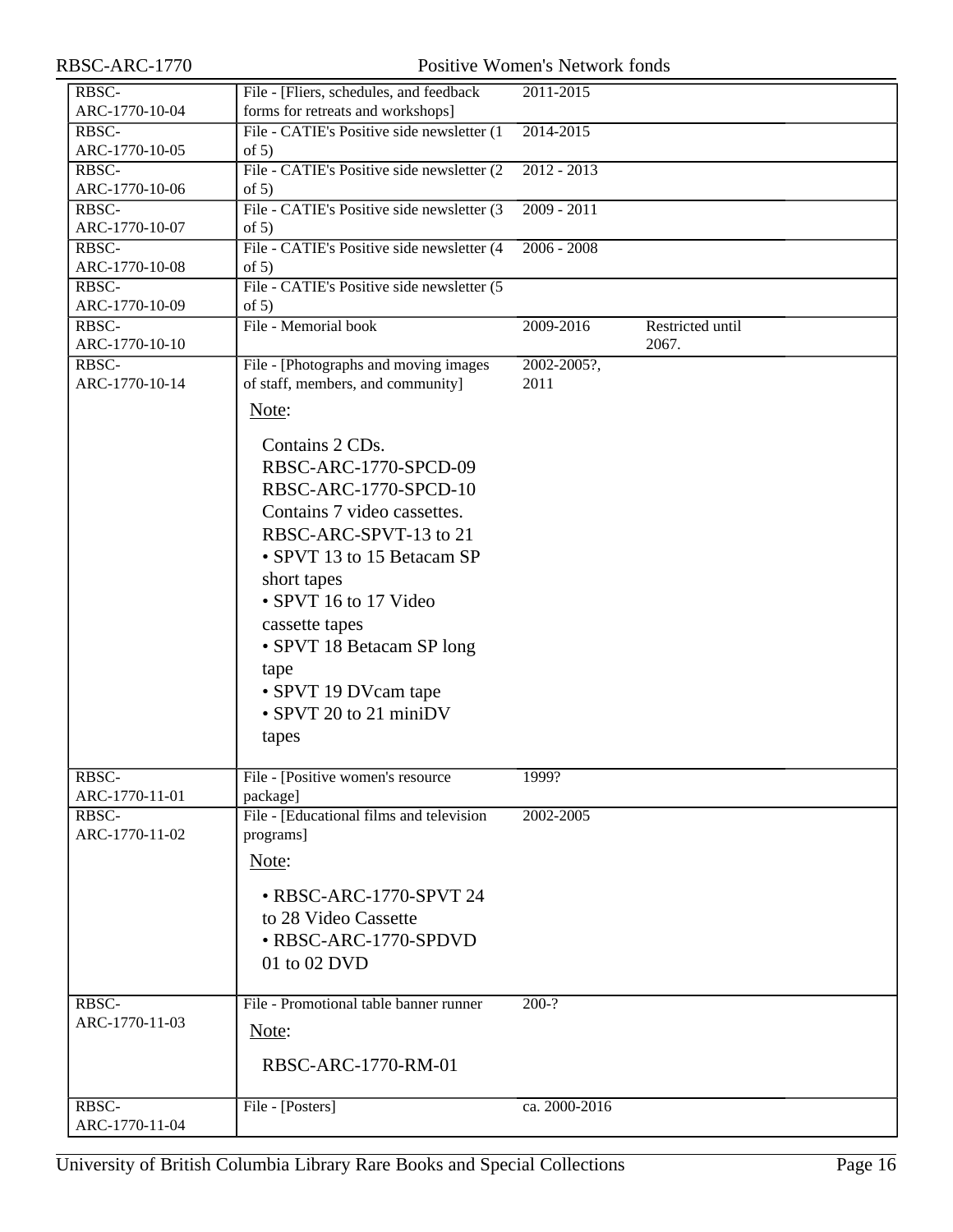| RBSC-<br>ARC-1770-11-04-01 | Item - [You are not alone: the power of<br>peer support]                                         | 2010-2011         |
|----------------------------|--------------------------------------------------------------------------------------------------|-------------------|
|                            | Note:                                                                                            |                   |
|                            | Written by Melissa Medjuck,<br>Bronwyn Barrett.                                                  |                   |
|                            | Note:                                                                                            |                   |
|                            | RBSC-ARC-1770-RM-02                                                                              |                   |
| RBSC-<br>ARC-1770-11-04-02 | Item - [Wellness retreat for HIV and<br>women]                                                   | $[200-?]$         |
|                            | Note:                                                                                            |                   |
|                            | Written by Bronwyn Barrett;<br>Monique Desroches; Melissa<br>Medjuck.                            |                   |
|                            | Note:                                                                                            |                   |
|                            | RBSC-ARC-1770-RM-03                                                                              |                   |
| RBSC-<br>ARC-1770-11-04-03 | Item - [Positive women's network survey<br>results 2013 engagement]                              | 2014              |
|                            | Note:                                                                                            |                   |
|                            | Written by Bronwyn Barrett;<br>Monique Desroches; Melissa<br>Medjuck; Marcie Summers.            |                   |
|                            | Note:                                                                                            |                   |
|                            | RBSC-ARC-1770-RM-03                                                                              |                   |
| RBSC-<br>ARC-1770-11-04-04 | Item - [Still relevant? HIV organizations<br>in British Columbia]<br>Note:                       | $\overline{2013}$ |
|                            | Written by Melissa Medjuck;<br><b>Bronwny Barrett; Marcie</b><br>Summers; Catherine<br>McIntyre. |                   |
|                            | Note:                                                                                            |                   |
|                            | RBSC-ARC-1770-RM-03                                                                              |                   |
| RBSC-<br>ARC-1770-11-04-05 | Item - [Facing forward: pocket guide on<br>aging for women with HIV]                             | 2014              |
|                            | Note:                                                                                            |                   |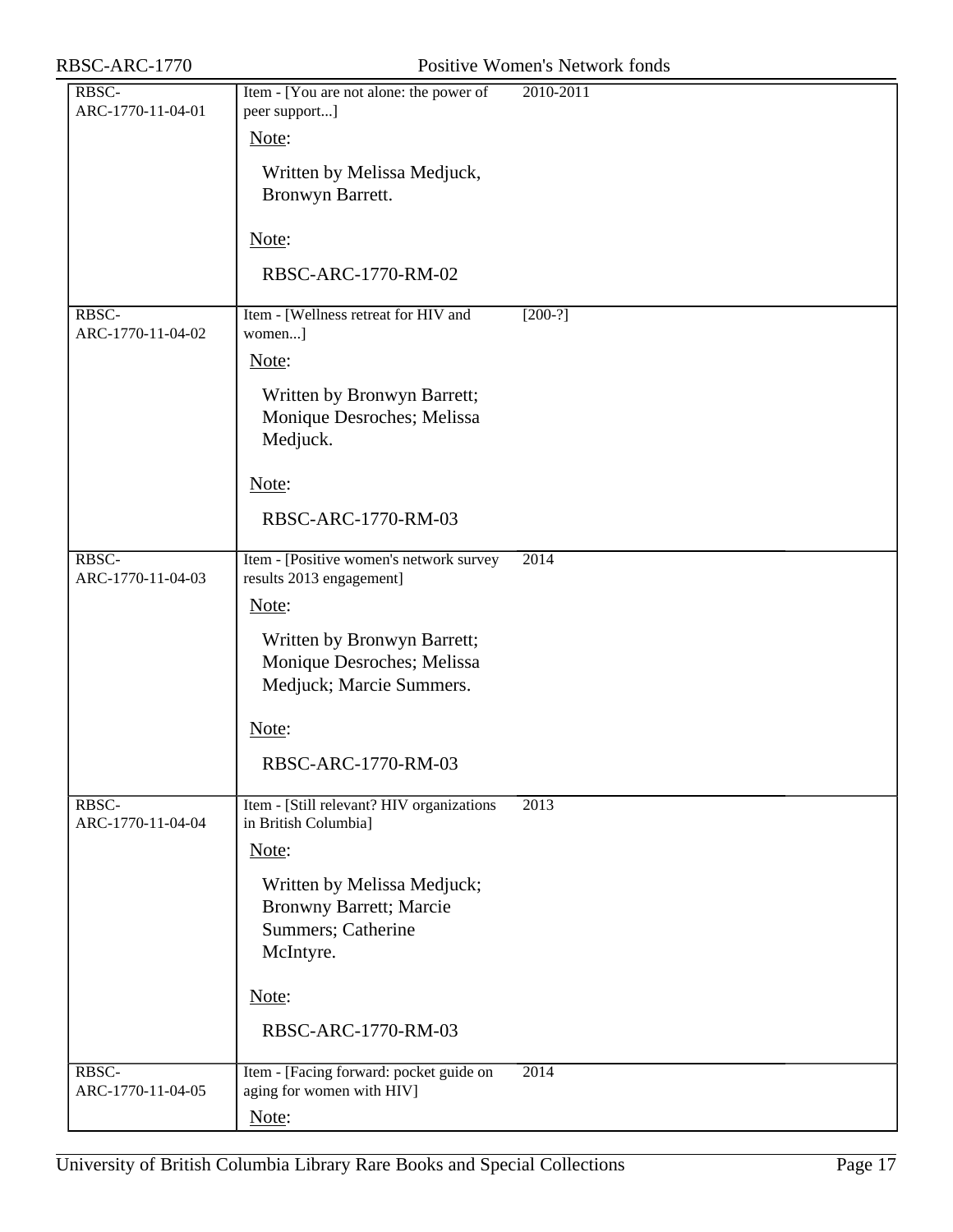|                            | Written by Janet Masden;<br>Aretha Munro; Monique<br>Desroches; Erin Seatter. |           |
|----------------------------|-------------------------------------------------------------------------------|-----------|
|                            | Note:                                                                         |           |
|                            | RBSC-ARC-1770-RM-03                                                           |           |
| RBSC-<br>ARC-1770-11-04-06 | Item - [You should know: mothers,<br>lovers, friends]                         | $[200-?]$ |
|                            | Note:                                                                         |           |
|                            | Written by Janet Masden,<br>Design by Miriam Martin.                          |           |
|                            | Note:                                                                         |           |
|                            | RBSC-ARC-1770-RM-04                                                           |           |
| RBSC-<br>ARC-1770-11-04-07 | Item - [Positive women's network:<br>twenty years of difference]              | [2011?]   |
|                            | Note:                                                                         |           |
|                            | Written by Tamara Landry;<br>Janet Masden.                                    |           |
|                            | Note:                                                                         |           |
|                            | RBSC-ARC-1770-RM-05                                                           |           |
| RBSC-<br>ARC-1770-11-04-08 | Item - [You should know: health<br>promotion and social media pilot project]  | $[200-?]$ |
|                            | Note:                                                                         |           |
|                            | Written by Janet Masden,<br>Pattie Lacroix.                                   |           |
|                            | Note:                                                                         |           |
|                            | RBSC-ARC-1770-RM-06                                                           |           |
| RBSC-<br>ARC-1770-11-04-09 | Item - [Healing journeys: wellness<br>retreats]                               | $[20-?]$  |
|                            | Note:                                                                         |           |
|                            | Written by Melissa Medjuck;<br>Stacie Migwans. Design by<br>Miriam Martin.    |           |
|                            | Note:                                                                         |           |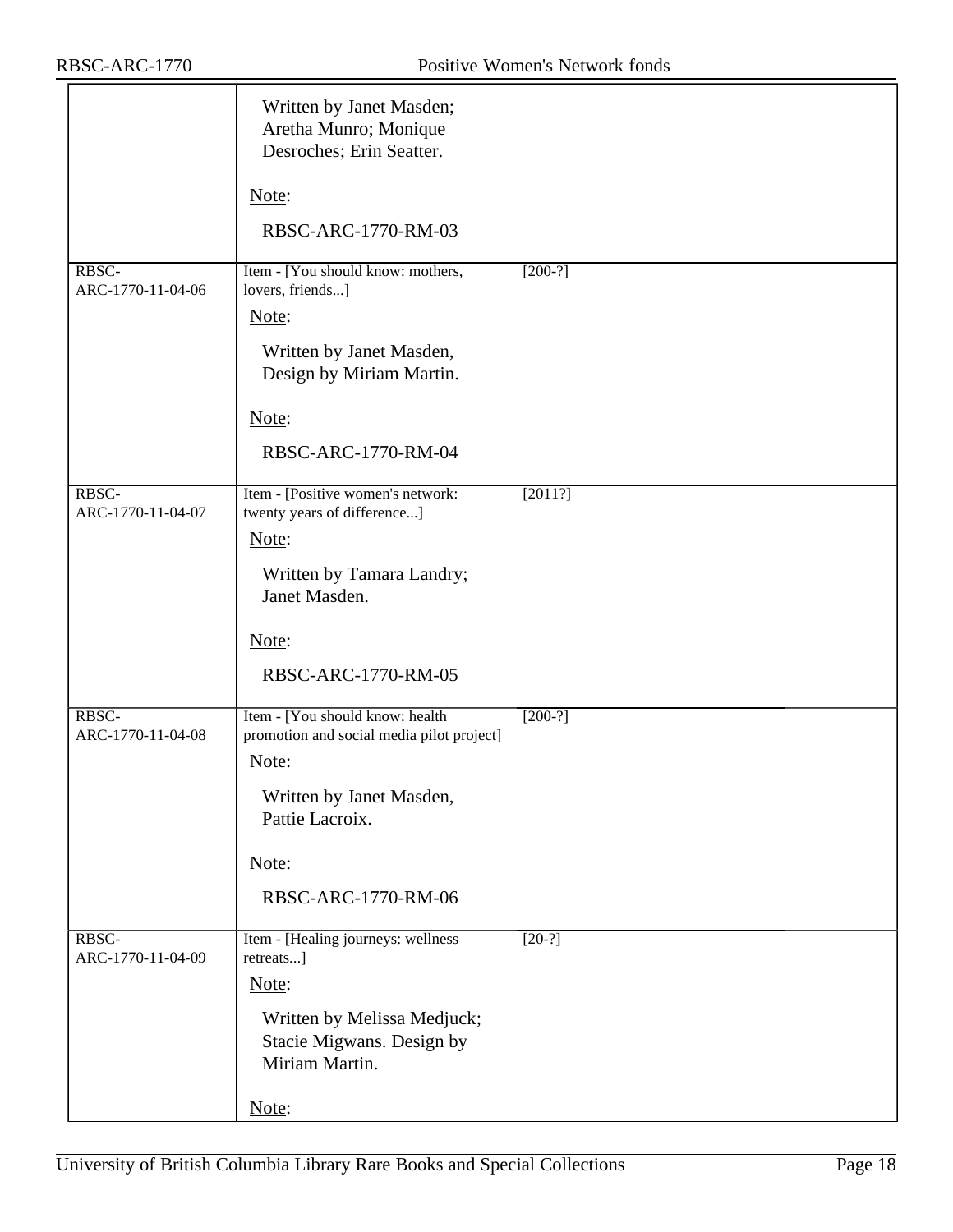|                            | RBSC-ARC-1770-RM-07                                                                                                                                                                       |      |
|----------------------------|-------------------------------------------------------------------------------------------------------------------------------------------------------------------------------------------|------|
| RBSC-<br>ARC-1770-11-04-10 | Item - [This might be a stupid question<br>$but$ ]<br>Note:<br>Written by Sangam Grant;<br>Melissa Medjuck; Marcie<br>Summers.<br>Note:<br>RBSC-ARC-1770-RM-08                            | 2012 |
| RBSC-<br>ARC-1770-11-04-11 | Item - [Positive women's leadership<br>training]<br>Note:<br>Written by Melissa Medjuck;<br>Bronwyn Barrett; Marcie<br>Summers; Sarah Jones; Stacy<br>Leblanc; Erin Jones; Susan<br>Dann. | 2014 |
| RBSC-<br>ARC-1770-11-04-12 | Item - [Getting it online]<br>Note:<br>Written by Janet Masden;<br>Erin Seatter.                                                                                                          | 2012 |
| RBSC-<br>ARC-1770-11-04-13 | Item - [The criminalization of HIV<br>erasure]<br>Note:<br>Written by Melissa Medjuck;<br>Erin Seatter; Marcie<br>Summers.                                                                | 2015 |
| RBSC-<br>ARC-1770-11-04-14 | Item - [Violence and criminalization]<br>Note:<br>Written by Melissa Medjuck;<br>Erin Seatter; Sangam Grant.<br>Note:<br>RBSC-ARC-1770-RM-09                                              | 2016 |
| RBSC-<br>ARC-1770-11-04-15 | Item - [Meeting women where they are<br>at]                                                                                                                                               | 2015 |